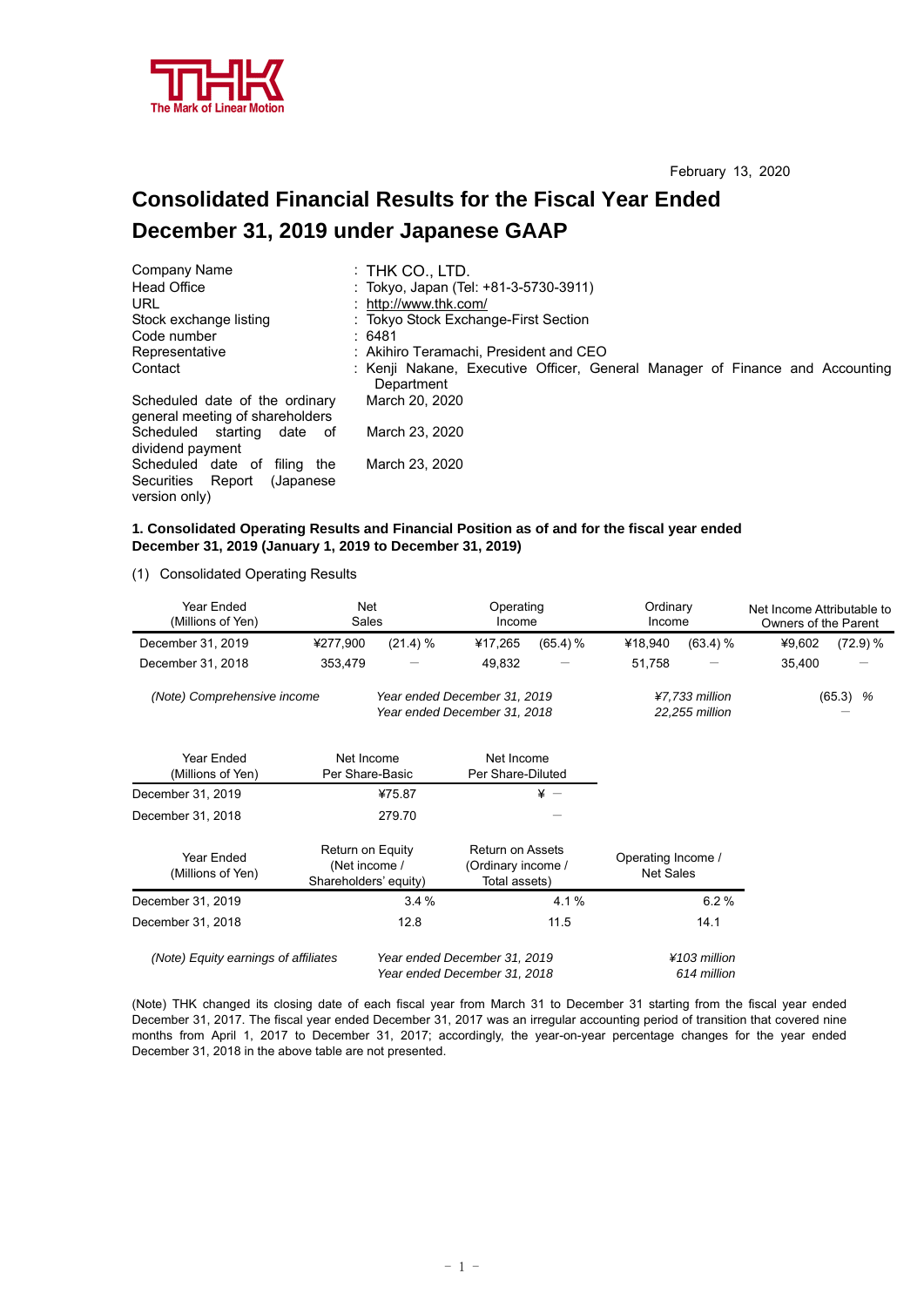## (2) Consolidated Financial Position

|                         | Total Assets<br>(Millions of Yen) | Net Assets<br>(Millions of Yen) | Net Worth Ratio<br>$(%^{n})$ | Net Assets<br>Per Share (Yen) |
|-------------------------|-----------------------------------|---------------------------------|------------------------------|-------------------------------|
| As of December 31, 2019 | ¥459.909                          | ¥294.229                        | 61.6%                        | ¥2.238.77                     |
| As of December 31, 2018 | 462.931                           | 294.719                         | 61.3                         | 2.240.74                      |

(Note) Net worth ratio is defined as net worth divided by total assets. Net worth consists of shareholders' equity and adjustment/valuation items in net assets.

| Net worth | As of December 31, 2019: | ¥283.355 million |
|-----------|--------------------------|------------------|
|           | As of December 31, 2018: | 283.605 million  |

(Note) Effective January 1, 2019, THK applied "Partial Amendments to Accounting Standard for Tax Effect Accounting" (Statement No. 28 issued by Accounting Standards Board of Japan). The 2018 figures in the above table have been retrospectively adjusted in accordance with the revised standard.

#### (3) Consolidated Cash Flows

| Year Ended<br>(Millions of Yen) | Net Cash Provided by<br><b>Operating Activities</b> | Net Cash Used in<br><b>Investing Activities</b> | Net Cash Provided by<br>(Used in) Financing<br>Activities | Cash and Cash<br>Equivalents,<br>End of Year |
|---------------------------------|-----------------------------------------------------|-------------------------------------------------|-----------------------------------------------------------|----------------------------------------------|
| December 31, 2019               | ¥27.177                                             | $*(30,000)$                                     | ¥19.470                                                   | ¥149.091                                     |
| December 31, 2018               | 55,177                                              | (33,055)                                        | (11, 645)                                                 | 134.513                                      |

## **2. Dividends**

|                                              | Dividend Per Share (Yen)                                                 |                       |                                |                    |                                                  |
|----------------------------------------------|--------------------------------------------------------------------------|-----------------------|--------------------------------|--------------------|--------------------------------------------------|
|                                              | Quarter<br>First<br>end                                                  | Second<br>Quarter end | Third Quarter<br>end           | Year/Period<br>end | Total                                            |
| Year ended December 31, 2018<br>(Actual)     |                                                                          | 47.00                 |                                | 38.00              | 85.00                                            |
| Year ended December 31, 2019<br>(Actual)     |                                                                          | 24.00                 |                                | 8.00               | 32.00                                            |
| Year ending December 31, 2020<br>(Projected) |                                                                          |                       |                                |                    |                                                  |
|                                              | Total Amount of<br>Dividends for the<br>year/period<br>(Millions of Yen) |                       | Payout Ratio<br>(Consolidated) |                    | Cash Dividends / Net<br>Assets<br>(Consolidated) |
| Year ended December 31, 2018<br>(Actual)     |                                                                          | 10,758                |                                | 30.4%              | 3.9%                                             |
| Year ended December 31, 2019<br>(Actual)     |                                                                          | 4,050                 |                                | 42.2%              | 1.4%                                             |
| Year ending December 31, 2020<br>(Projected) |                                                                          | n/a                   |                                |                    | n/a                                              |

THK's basic dividend policy is to set its payout ratio on a consolidated basis at 30% and a minimum dividend for a fiscal year at ¥15.00 per share (¥7.5 per share for both interim dividend and year-end dividend). The amounts of dividends for the year ending December 31, 2020 are planned to be determined in accordance with this policy and will be announced as soon as they are determined.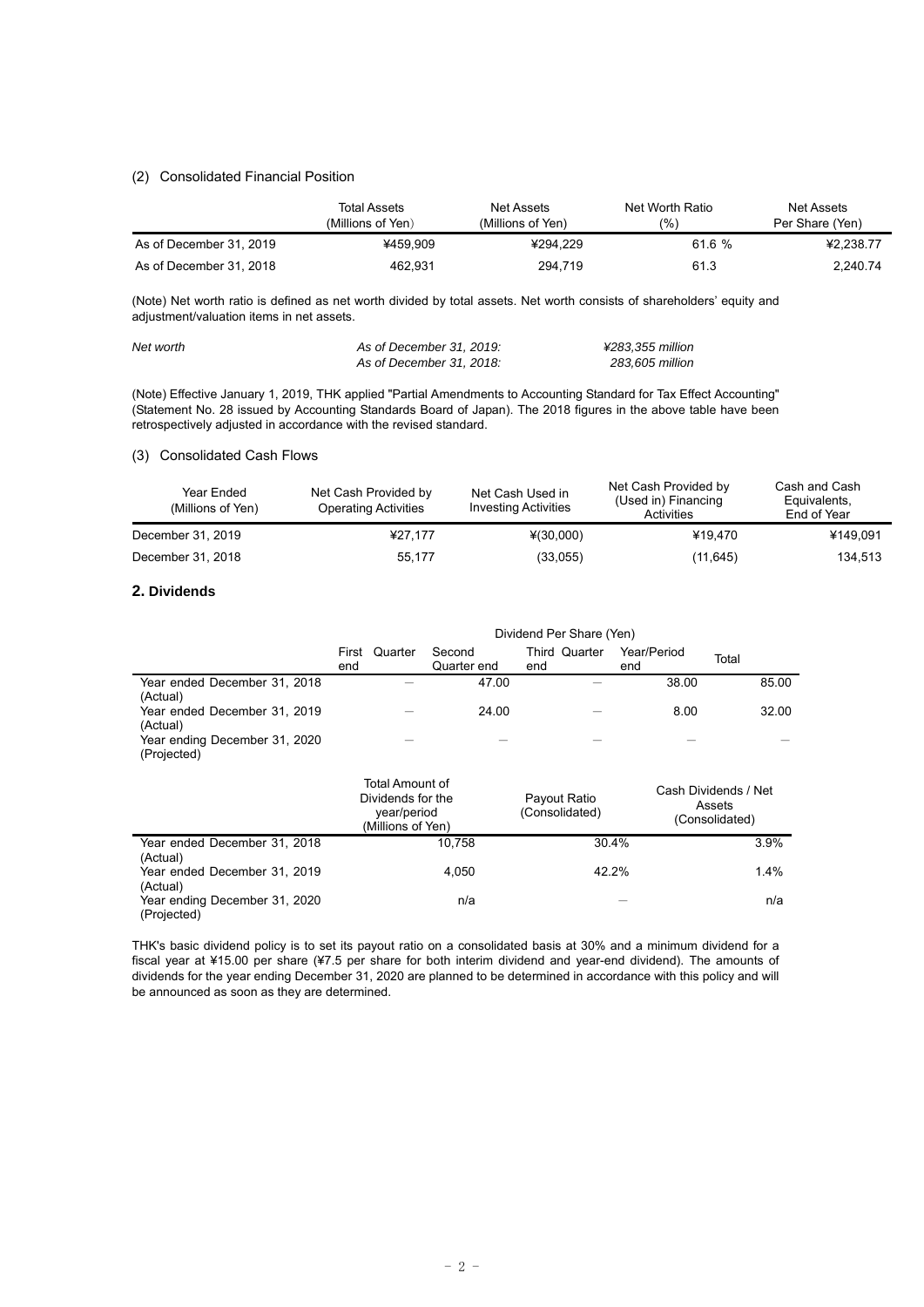## **3. Forecasts for the year ending December 31, 2020 (January 1, 2020 to December 31, 2020)**

|                                                                         | Revenue<br>(Millions of Yen) | Operating<br>Income<br>(Millions of Yen) | Profit before Tax<br>(Millions of Yen) | Profit Attributable<br>to Owners of the<br>Parent<br>(Millions of Yen) | Profit per Share<br>(Yen) |
|-------------------------------------------------------------------------|------------------------------|------------------------------------------|----------------------------------------|------------------------------------------------------------------------|---------------------------|
| Six-month period<br>ending<br>June 30, 2020<br>(amount)<br>(percentage) | ¥124,000<br>$-$ %            | ¥1,700<br>$-$ %                          | ¥1,900<br>$-$ %                        | ¥200<br>$-$ %                                                          | ¥1.58<br>n/a              |
| Year ending December 31,<br>2020<br>(amount)<br>(percentage)            | ¥264,000<br>$-$ %            | ¥11,400<br>$-$ %                         | ¥11,600<br>$-$ %                       | ¥7,000<br>$-$ %                                                        | ¥55.31<br>n/a             |

Since THK decided to voluntarily adopt International Financial Reporting Standards ("IFRS") starting from the consolidated financial statements to be included in the Securities Report for the year ended December 31, 2019, forecasts for the year ending December 31, 2020 has been determined in accordance with IFRS. Therefore, the estimated year-on-year percentage changes from the actual operating results for the year ended December 31, 2019 under Japanese GAAP are not presented.

#### (For reference)

Forecasts for the year ending December 31, 2020 prepared in accordance with Japanese GAAP are as follows:

|                                              | <b>Net</b><br>Sales<br>(Millions of Yen) | Operating<br>Income<br>(Millions of Yen) | Ordinary<br>Income<br>(Millions of Yen) | Net Income<br>Attributable to<br>Owners of the<br>Parent<br>(Millions of Yen) |
|----------------------------------------------|------------------------------------------|------------------------------------------|-----------------------------------------|-------------------------------------------------------------------------------|
| Year ending December 31.<br>2020<br>(amount) | ¥267,500                                 | ¥ 10.400                                 | ¥ 10.800                                | ¥ 6.200                                                                       |
| (percentage)                                 | (3.7)%                                   | (39.8)%                                  | $(43.0)\%$                              | $(35.4)\%$                                                                    |

#### **4**.**Other Financial Information**

- (1) Significant change in scope of consolidation: None
- (2) Changes in accounting policy and estimates, and restatement due to:

| a.<br>b. | Changes in accounting standards<br>Other changes      | None<br>None                           |                            |
|----------|-------------------------------------------------------|----------------------------------------|----------------------------|
| (3)      | Number of shares                                      |                                        |                            |
|          | Common stock issued, including treasury<br>а.         |                                        | (shares)                   |
|          | stock, as of:                                         | December 31, 2019                      | 133.856.903                |
|          |                                                       | December 31, 2018                      | 133,856,903                |
|          | Treasury stock as of:<br>b.                           | December 31, 2019<br>December 31, 2018 | 7,289,461<br>7,288,846     |
|          | Average number of common stock for the<br>year ended: | December 31, 2019<br>December 31, 2018 | 126,567,842<br>126.568.475 |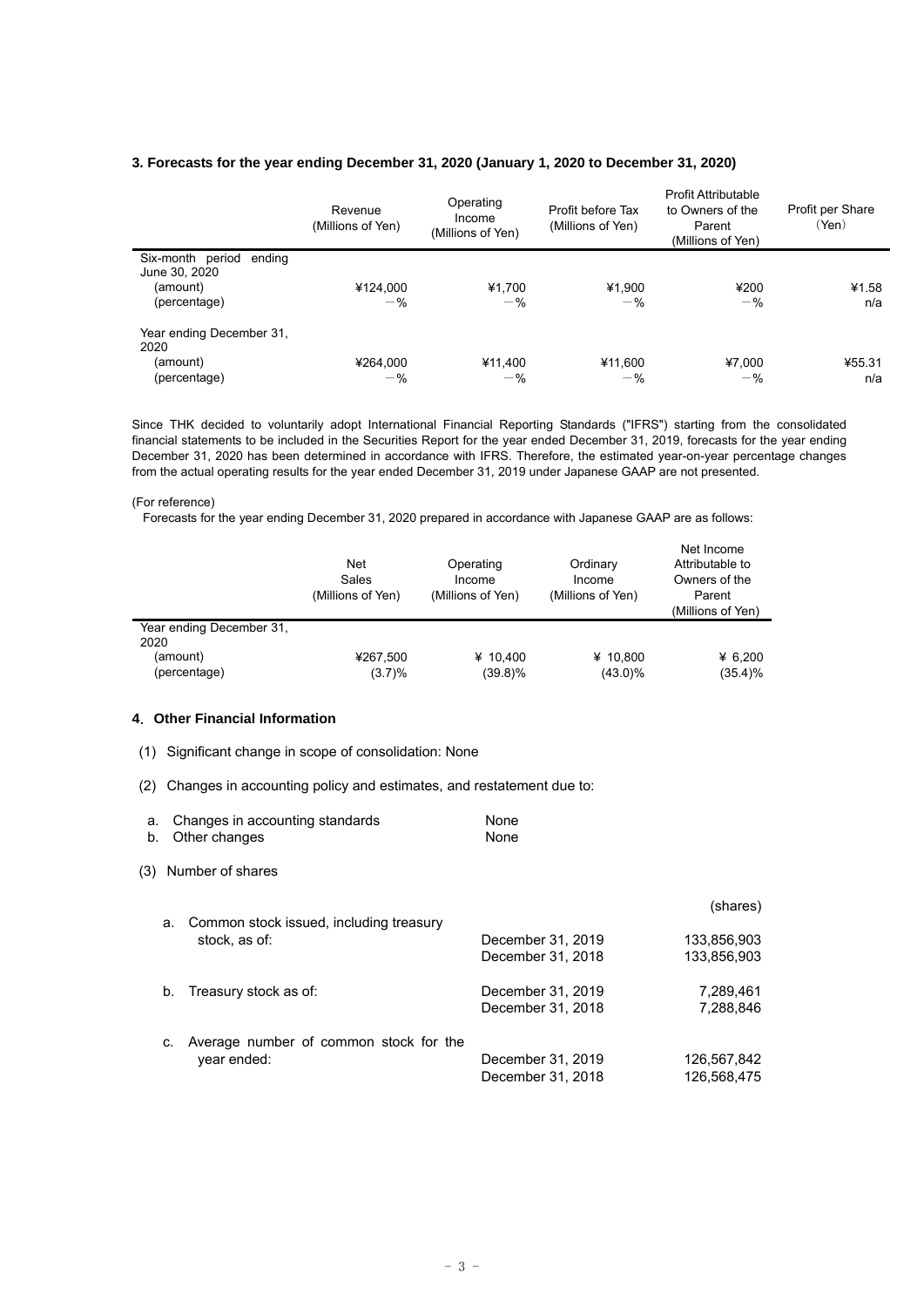### (4) Additional information

Effective January 1, 2019, THK applied "Partial Amendments to Accounting Standard for Tax Effect Accounting" (Statement No. 28 issued by Accounting Standards Board of Japan). In accordance with the revised standard, deferred tax assets and deferred tax liabilities are presented as "investments and other" and "long-term liabilities," respectively, in the consolidated balance sheet. As a result of the retrospective restatement for the figures in the consolidated balance sheet as of December 31, 2018, (a) current deferred tax assets decreased by ¥3,459 million, (b) non-current deferred tax assets increased by ¥3,040 million, (c) current deferred tax liabilities decreased by ¥7 million, and (d) non-current deferred tax liabilities decreased by ¥411 million. Deferred tax assets and liabilities that belong to the same taxable entity are offset resulting in a decrease of ¥418 million in total assets.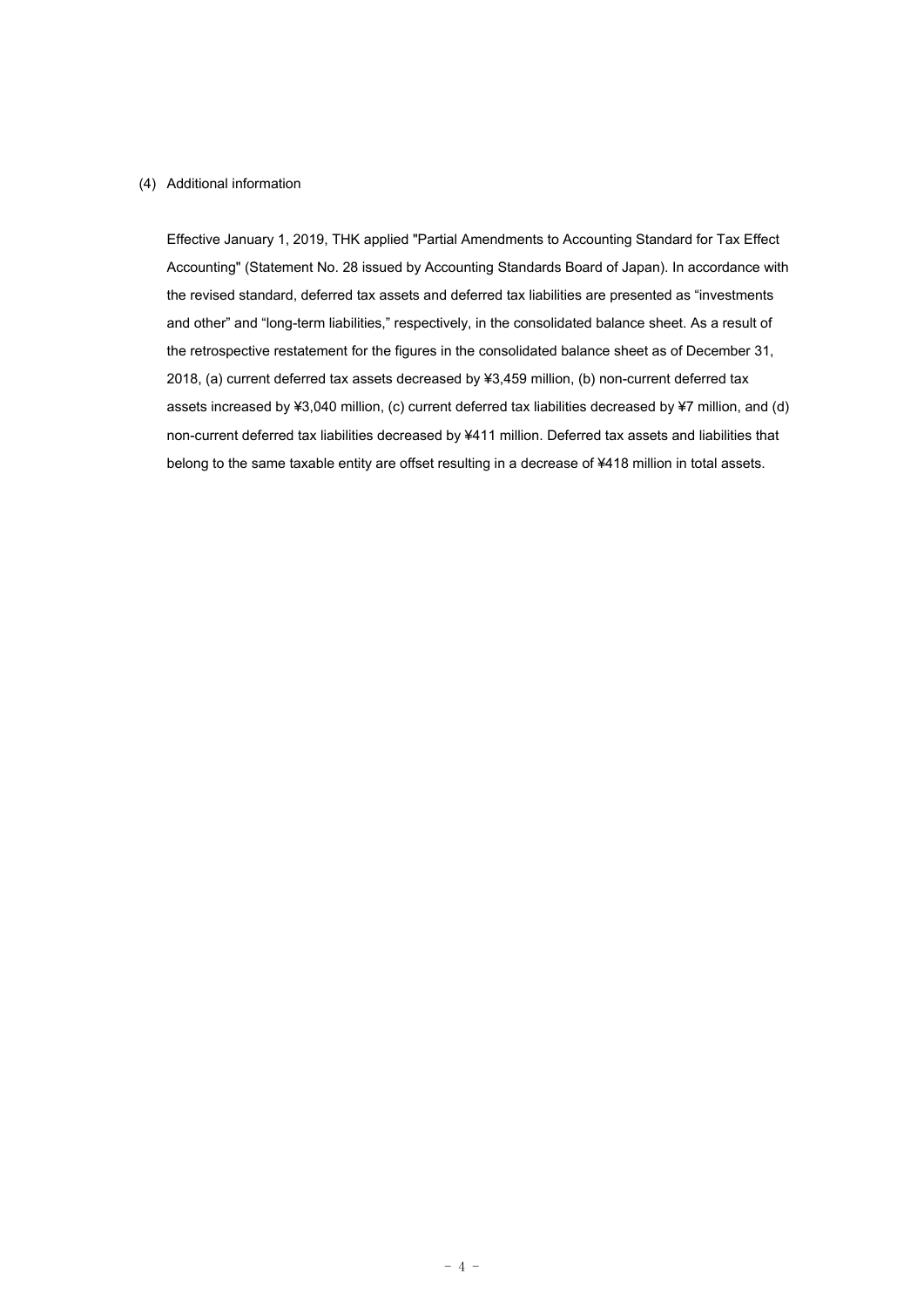## **For Reference: Outline of Non-consolidated Financial Statements**

#### **1. Non-Consolidated Operating Results and Financial Position as of and for the year ended December 31, 2019 (January 1, 2019 to December 31, 2019)**

#### (1) Operating Results

| Year Ended<br>(Millions of Yen) | <b>Net</b><br>Sales           |          | Operating<br>Income             |                          | Ordinary<br>Income |          | <b>Net</b><br>Income |          |
|---------------------------------|-------------------------------|----------|---------------------------------|--------------------------|--------------------|----------|----------------------|----------|
| December 31, 2019               | ¥136.189                      | (26.9) % | ¥11,933                         | (65.6) %                 | ¥15.746            | (59.7) % | ¥7.559               | (73.0) % |
| December 31, 2018               | 186.311                       |          | 34.699                          | $\overline{\phantom{0}}$ | 39.053             | —        | 28,035               |          |
| Year Ended March 31<br>(Yen)    | Net Income<br>Per Share-Basic |          | Net Income<br>Per Share-Diluted |                          |                    |          |                      |          |
| December 31, 2019               |                               | ¥59.72   |                                 | $\frac{1}{2}$ -          |                    |          |                      |          |
| December 31, 2018               |                               | 221.50   |                                 |                          |                    |          |                      |          |

(Note) THK changed its closing date of each fiscal year from March 31 to December 31 starting from the fiscal year ended December 31, 2017. The fiscal year ended December 31, 2017 was an irregular accounting period of transition that covered nine months from April 1, 2017 to December 31, 2017; accordingly, the year-on-year percentage changes for the year ended December 31, 2018 in the above table are not presented.

#### (2) Financial Position

|                         | Total Assets      | Net Assets         | Net Worth Ratio | Net Assets      |
|-------------------------|-------------------|--------------------|-----------------|-----------------|
|                         | (Millions of Yen) | (Millions of Yen). | (%              | Per Share (Yen) |
| As of December 31, 2019 | ¥373.849          | ¥245.086           | 65.6%           | ¥1.936.36       |
| As of December 31, 2018 | 374.844           | 244.616            | 65.3            | 1.932.63        |

*(Note) Net worth ratio is defined as net worth divided by total assets. Net worth consists of shareholders' equity and adjustment/valuation items in net assets.* 

| Net worth | As of December 31, 2019: | ¥245.086 million |
|-----------|--------------------------|------------------|
|           | As of December 31, 2018: | 244.616 million  |

Note) Effective January 1, 2019, THK applied "Partial Amendments to Accounting Standard for Tax Effect Accounting" (Statement No. 28 issued by Accounting Standards Board of Japan). The 2018 figures in the above table have been retrospectively adjusted in accordance with the revised standard.

#### **2. Non-Consolidated forecasts for the year ending December 31, 2020 (January 1, 2020 to December 31, 2020)**

|                                             | Revenue<br>(Millions of Yen) | Operating<br>Income<br>(Millions of Yen) | Profit before Tax<br>(Millions of Yen) | <b>Profit Attributable</b><br>to Owners of the<br>Parent<br>(Millions of Yen) | Profit per Share<br>(Yen) |
|---------------------------------------------|------------------------------|------------------------------------------|----------------------------------------|-------------------------------------------------------------------------------|---------------------------|
| Six-month period<br>endina<br>June 30, 2020 |                              |                                          |                                        |                                                                               |                           |
| (amount)                                    | ¥56.000                      | ¥1.300                                   | ¥2.200                                 | ¥1.800                                                                        | ¥14.22                    |
| (percentage)                                | $(25.6)\%$                   | $(84.5)\%$                               | $(79.8)\%$                             | $(78.7)\%$                                                                    | n/a                       |
| Year ending December 31,<br>2020            |                              |                                          |                                        |                                                                               |                           |
| (amount)                                    | ¥125,000                     | ¥7.400                                   | ¥8.900                                 | ¥6.800                                                                        | ¥53.72                    |
| (percentage)                                | (8.2)%                       | $(38.0)\%$                               | $(43.5)\%$                             | $(10.0)\%$                                                                    | n/a                       |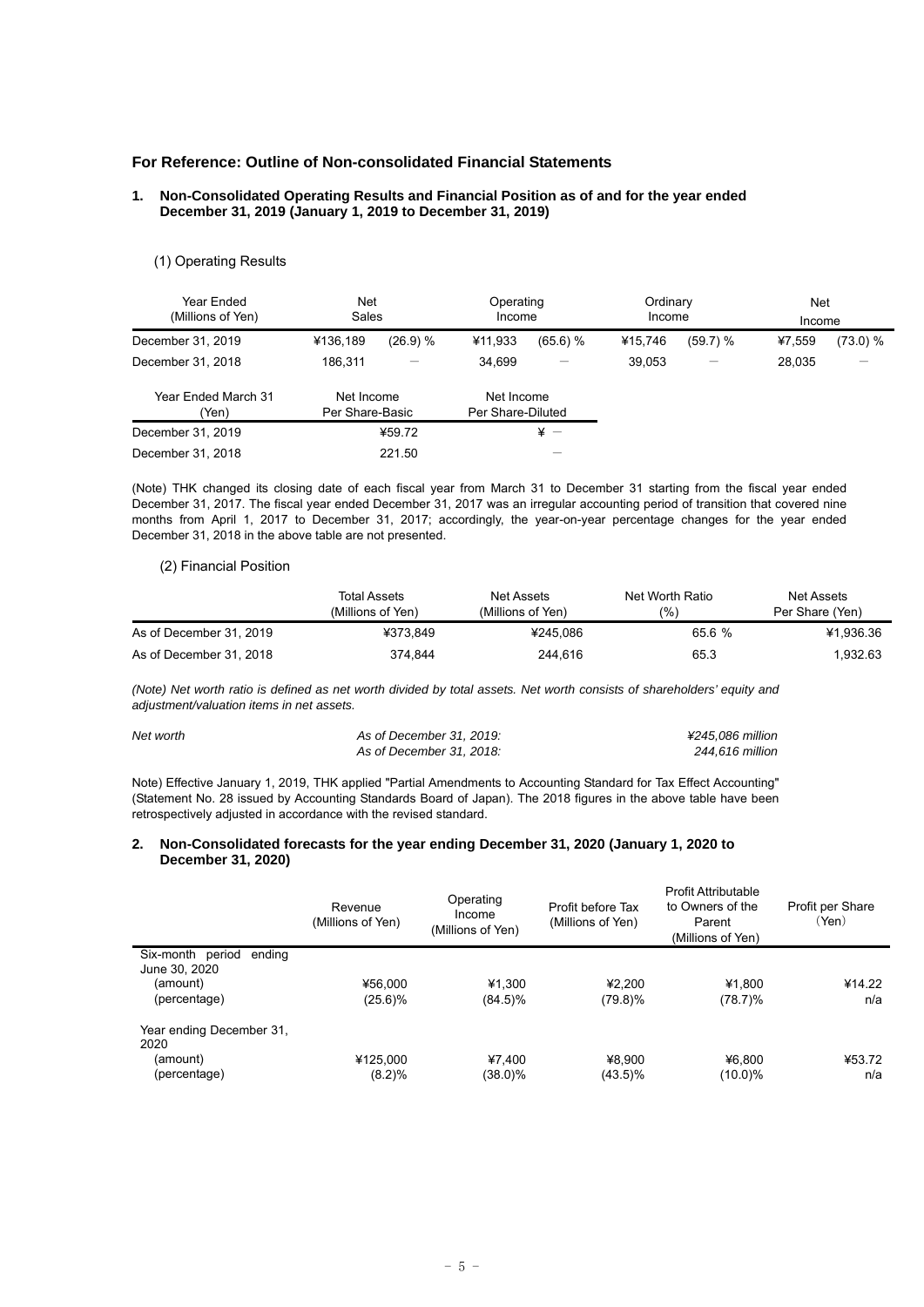## **Management's Discussion and Analysis**

### **1. Outline of operating results**

#### **(1) Operating results for the year (from January 1, 2019 to December 31, 2019)**

In this year, while signs of economic slowdown were spreading mainly in China because of the US-China trade friction, there were growing concerns of the global economic slowdown. In Japan, uncertainty was spreading in the economy; exports and production weakened due to the declining demand from China and other countries.

The THK Group has identified "Full-Scale Globalization," the "Development of New Business Areas," and "Change in Business Style" as cornerstones of its growth strategy to expand the markets of its products such as LM Guide (Linear Motion Guide). As to Full-Scale Globalization, while the markets in emerging countries such as China are growing by dint of the factory automation progress, which is also spreading to developed-country users, the THK Group endeavors to expand its global sales network to meet such demand. Regarding Development of New Business Areas, while the THK Group's products are getting widely adopted in various business fields, the THK Group is working on expanding sales of not only existing products but also new developed products. Such business fields include automobile parts, medical equipment, aircraft, and robot, which are close to consumer goods, as well as seismic isolation and damping systems and renewable energy, which offer products that reduce risks arising from natural disasters and climate change. In addition to promoting these strategies above, the THK Group is also committed to further expand its business fields by changing its business style enabled by making full use of AI and robot technologies in many ways.

In such a situation where overall demand was in an adjustment phase due to the US-China trade friction, the THK Group captured the demand, which had been accumulated at a high level before entering the adjustment phase. The sales, however, amounted to ¥277,900 million, down ¥75,579 million, or 21.4%, compared to the figure a year earlier, which was robust.

On the cost front, the THK Group continued to implement various activities to improve its productivity and to mitigate the decline in profitability. The cost to sales ratio, however, rose 4.6% from a year earlier to 75.7% due to the sharp decrease in sales.

Selling, general and administrative expenses amounted to ¥50,211 million, down ¥2,254 million, or 4.3%, compared to the figure a year earlier. This was mainly attributable to the THK Group's endeavors to contain costs and improve operating efficiency as well as the decreased sales. The ratio to net sales, however, worsened by 3.3% from a year earlier to 18.1%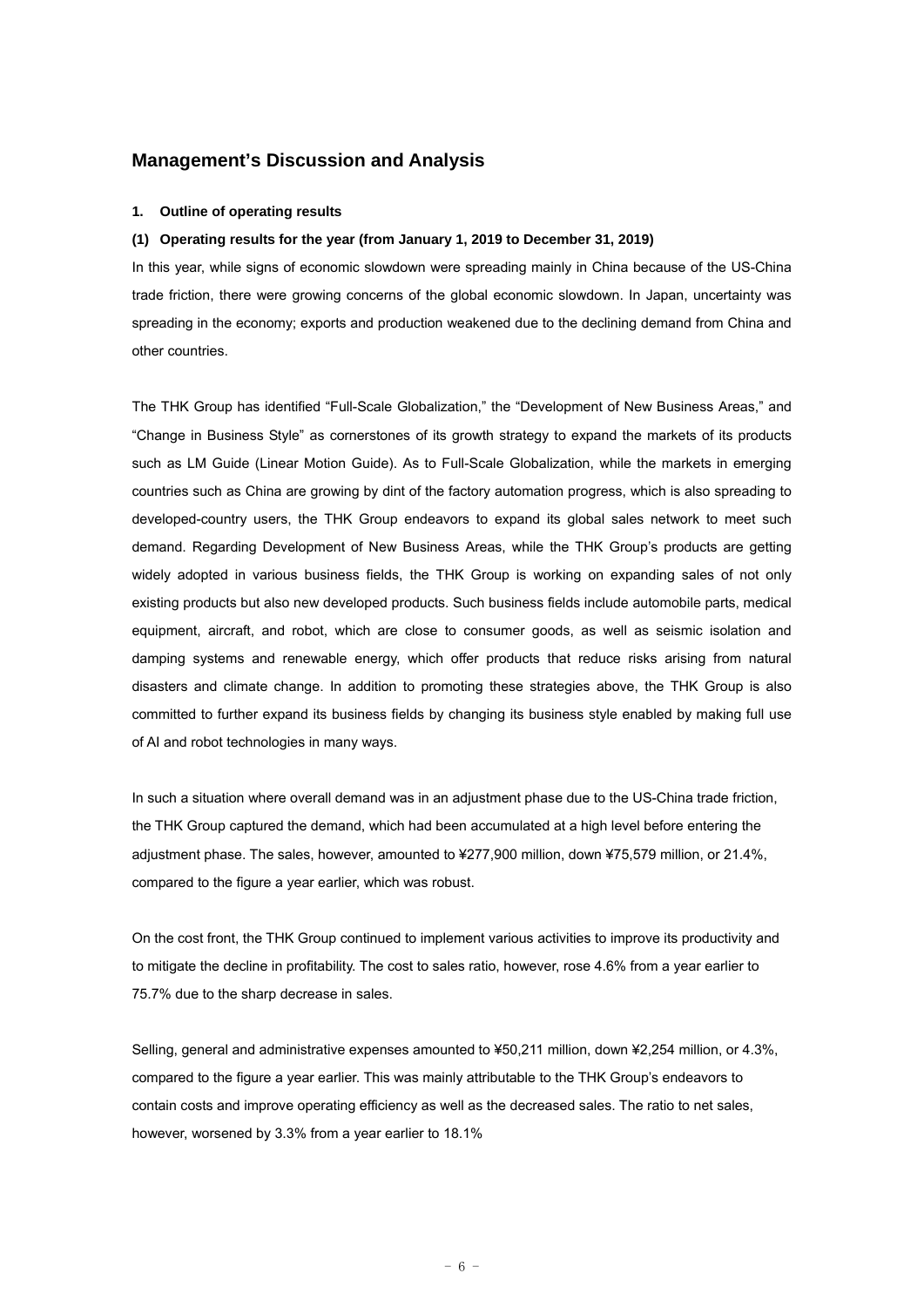As a result, operating income decreased from a year earlier by ¥32,566 million, or 65.4%, to ¥17,265 million. Ratio to net sales dropped by 7.9% to 6.2%.

Total non-operating income was ¥3,263 million of which major component was ¥907 million of interest income. Total non-operating expenses were ¥1,589 million of which major components were ¥294 million of interest expenses and ¥183 million of foreign exchange loss―net.

As a result, ordinary income decreased from a year earlier by ¥32,818 million, or 63.4%, to ¥18,940 million.

For certain fixed assets owned by THK RHYTHM AUTOMOTIVE CANADA LIMITED, a consolidated subsidiary of THK who is engaged in the transportation equipment business, the THK Group reviewed for impairment in accordance with "Guidance for Accounting Standard for Impairment of Fixed Assets" because there were indications of impairment arising from decline in profitability due to the deterioration in market conditions. As a result, the carrying amounts of such fixed assets were written down to their recoverable amounts and the THK Group recorded an impairment loss of ¥2,137 million as an extraordinary loss.

As a result, net income attributable to owners of the parent decreased from a year earlier by ¥25,798 million, or 72.9%, to ¥9,602 million.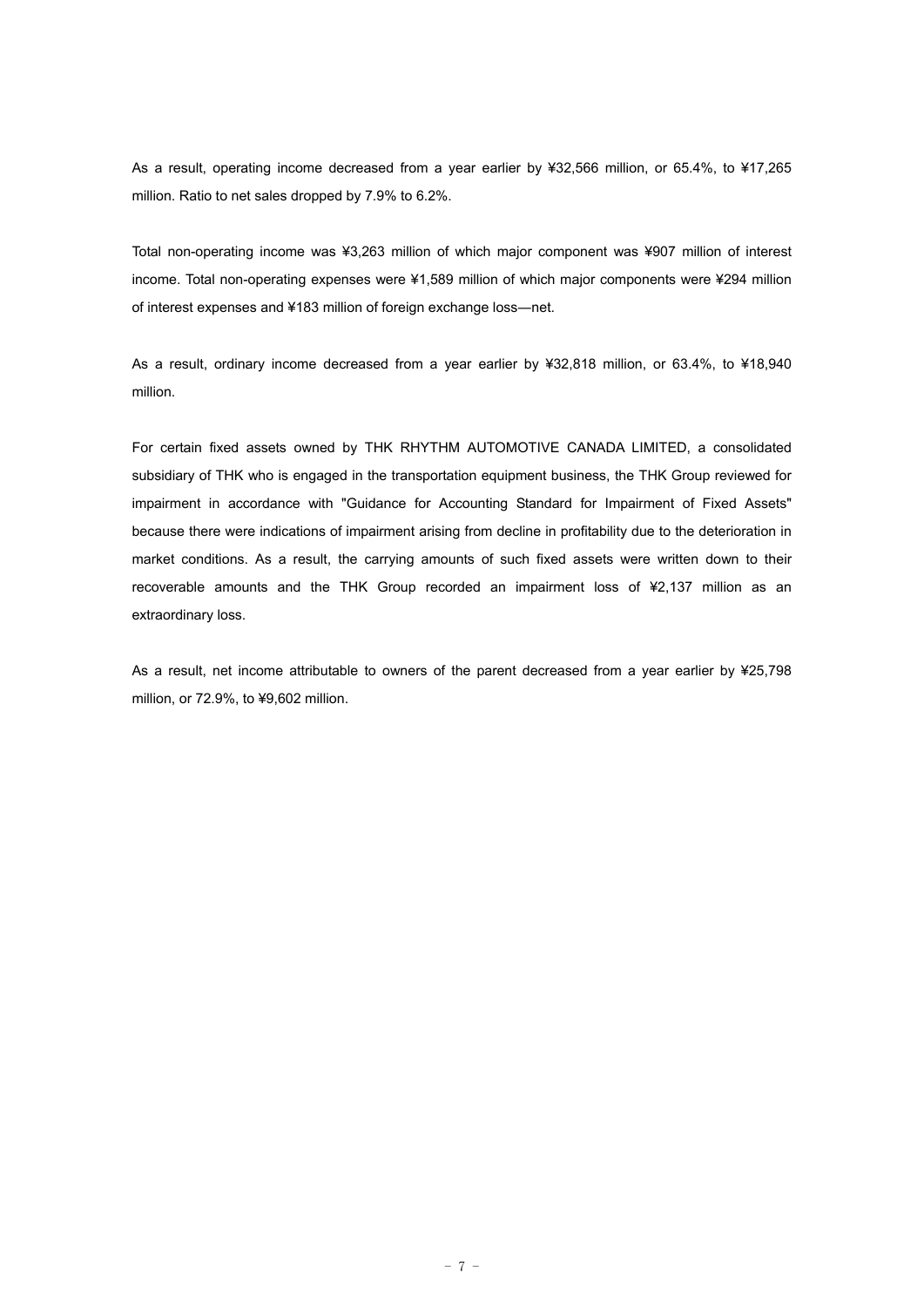#### **(2) Operating results by segment**

#### (Japan)

In Japan, while exports and production weakened due to the declining demand from China and other countries led by the US-China trade friction, the THK Group successfully generated sales by capturing demand which was favorable overall. Sales, however, decreased by ¥40,583 million, or 25.2%, to ¥120,159 million. Operating income (segment income) decreased by ¥24,946 million, or 64.9%, to ¥13,514 million due to the decreased sales.

#### (The Americas)

In the Americas, while the economy continued its growth trend led by its domestic demand, the production and sales sections worked in unison to expand and deepen transactions with existing customers and to cultivate new business fields such as automobile, medical equipment, aircraft, and energy-related business. However, sales decreased by ¥11,401 million, or 16.3%, to ¥58,480 million due to the adjustment phase of demand mainly for electronics products. In addition to the decreased sales, the profitability of the transportation equipment business declined due mainly to the higher material costs and unexpected costs incurred for launching new forged aluminum products. As a result, the THK Group recorded ¥611 million of operating loss (segment loss), a turnaround of ¥920 million.

#### (Europe)

In Europe, while there were weaknesses in exports and production mainly because of the US-China trade friction, the moderate economic growth continued because of the domestic demand mainly for consumer spending. In such a situation, the production and sales sections proactively worked in unison to expand transactions with existing customers and to cultivate new business fields such as automobile, medical equipment, aircraft and robot. Sales, however, decreased by ¥4,339 million, or 7.3%, to ¥55,143 million. As a result, the THK Group recorded ¥440 million of operating loss (segment loss), a turnaround of ¥515 million, mainly due to the decreased sales.

#### (China)

In China, while adjustment phases caused by the US-China trade friction concern were widely seen in capital investments, the THK Group captured the growing demand for electronics products and automation and robotization-related products. Sales, however, decreased by ¥15,884 million, or 34.0%, to ¥30,851 million. Operating income (segment income) decreased by ¥5,791 million, or 70.7%, to ¥2,402 million due to the decreased sales.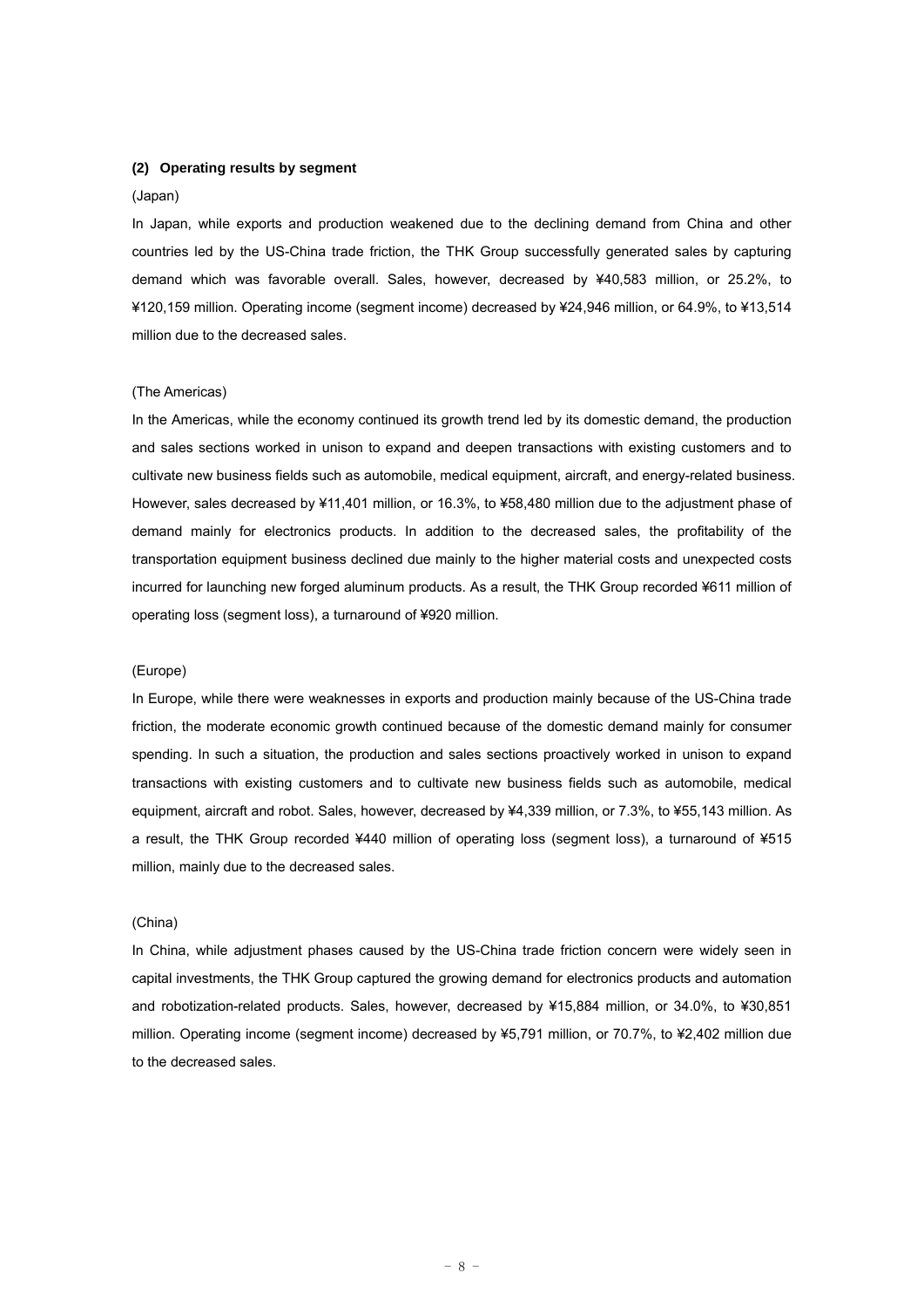#### (Other)

In other countries and regions, the THK Group continued to expand and deepen transactions with existing customers and to cultivate new customers while demand for THK Group's products was widely expanded in India and the ASEAN countries. Sales, however, decreased by ¥3,370 million, or 20.3%, to ¥13,265 million, mainly owing to the decreased demand in China that unfavorably affected the sales in some countries. Operating income (segment income) decreased by ¥1,245 million, or 52.3%, to ¥1,138 million due to the decreased sales.

#### **2. Financial position (As of December 31, 2019)**

Total assets stood at ¥459,909 million, ¥3,022 million less than the previous fiscal year-end, due mainly to a combined effect of increase in (1) cash and bank deposits by ¥14,577 million, (2) merchandise and finished goods by ¥1,482 million, (3) buildings and structures—net by ¥8,804 million, and (4) machinery and equipment―net by ¥7,418 million and decrease in (1) accounts and notes receivable by ¥20,309 million, (2) electronically recorded monetary claims by ¥8,572 million, (3) work in process by ¥1,658 million, (4) raw materials and supplies by ¥1,769 million, and (5) construction in progress by ¥3,945 million.

Total liabilities stood at ¥165,679 million, ¥2,532 million less than the previous fiscal year-end, due mainly to a combined effect of increase in (1) bonds by ¥20,000 million and (2) long-term bank loans by ¥7,814 million and decrease in (1) accounts and notes payable by ¥4,242 million, (2) electronically recorded obligations by ¥10,757 million, and (3) income taxes payable by ¥11,561 million.

Net assets stood at ¥294,229 million, ¥489 million less than the previous fiscal year-end, due mainly to a combined effect of increase in retained earnings by ¥1,754 million and decrease in foreign currency translation adjustments by ¥3,342 million.

#### **For reference: Cash Flow Indices**

|                                                        | Year ended March 31 |       | Year ended December 31 |       |      |
|--------------------------------------------------------|---------------------|-------|------------------------|-------|------|
|                                                        | 2016                | 2017  | 2017                   | 2018  | 2019 |
| Net Worth / Total Assets (%)                           | 60.7                | 60.0  | 62.0                   | 61.3  | 61.6 |
| Market Capitalization /<br>Total Assets (%)            | 68.1                | 90.4  | 129.7                  | 59.6  | 86.4 |
| Interest-bearing Debt /<br>Operating Cash Flow (years) | 4.3                 | 2.1   | 2.7                    | 1.2   | 3.5  |
| Operating Cash Flow /<br>Interest Paid (times)         | 46.3                | 101.1 | 71.1                   | 215.3 | 92.4 |

*(Note 1) All indices are computed based on the consolidated data.* 

*(Note 2) Market capitalization equals the stock price at the end of year multiplied by the number of issued shares at the end of year.*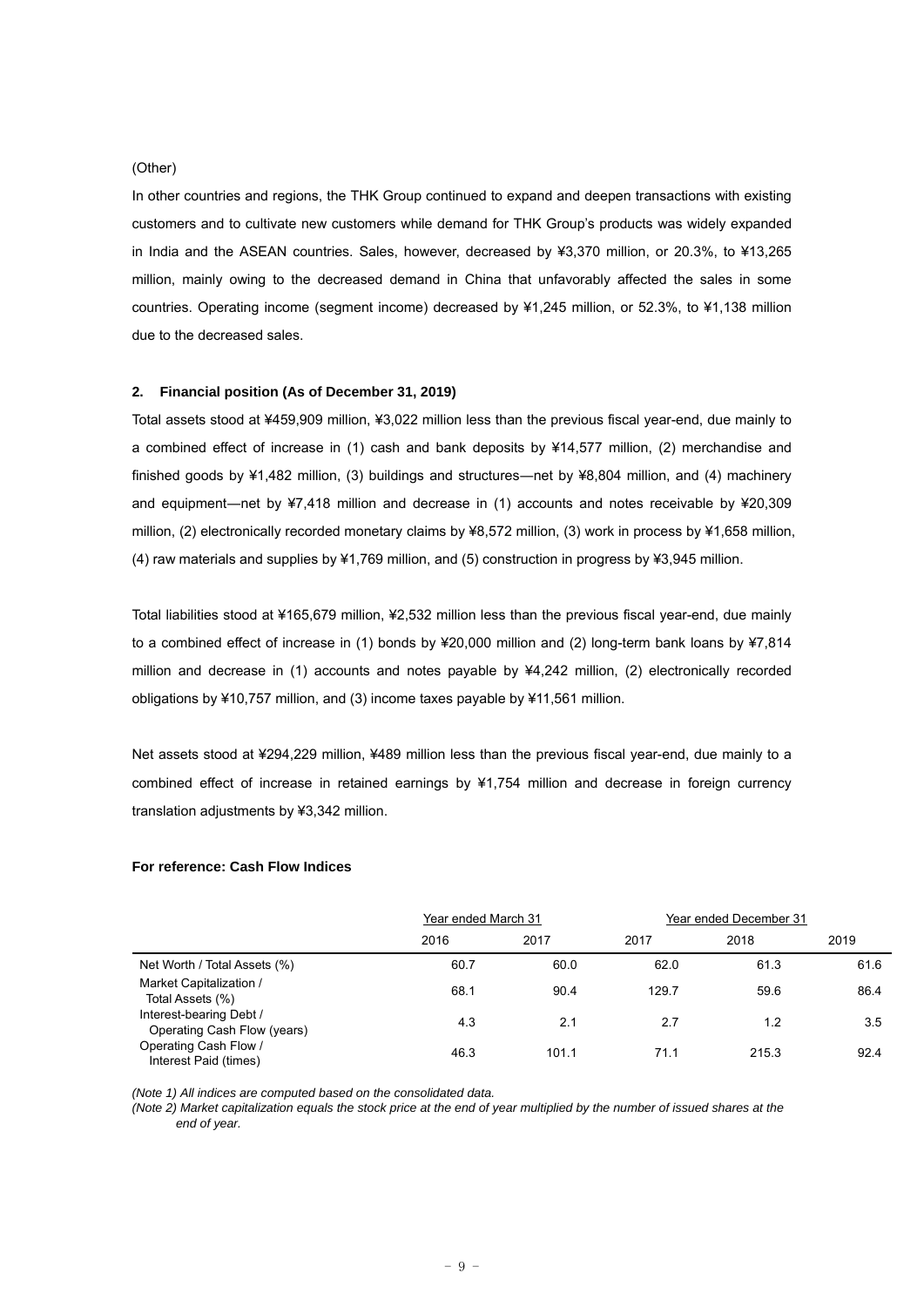#### **3. Outlook**

Considering the latest demand situation in the industrial machinery business that remains at a low level and uncertainties in the outlook of the external environment, THK expects ¥264,000 million of revenue for the year ending December 31, 2020. In terms of profitability, because of the lower sales and unfavorable effects of foreign exchange rate fluctuation, THK expects ¥11,400 million of operating income, ¥11,600 million of profit before tax, and ¥7,000 million of profit for the year attributable to the owners of the parent despite the continuous efforts to implement more effective cost control. The estimated effect of the coronavirus has been incorporated in the forecasts determination to the maximum extent possible as of February 10, 2020.

Year ending December 31, 2020 (Consolidated)

|                        | Revenue | Operating Income | Profit before Tax | Profit for the Year |
|------------------------|---------|------------------|-------------------|---------------------|
| Millions of Yen        | 264.000 | ¥11.400          | ¥11.600           | ¥7.000              |
| <b>Component Ratio</b> | 100.0%  | 4.3%             | 4.4%              | $2.7\%$             |
| Percentage Change      | $-$ %   | $-$ %            | $-$ %             | $-\frac{9}{6}$      |

(Note): Since THK decided to voluntarily adopt International Financial Reporting Standards ("IFRS") starting from the consolidated financial statements to be included in the Securities Report for the year ended December 31, 2019, forecasts for the year ending December 31, 2020 has been determined in accordance with IFRS. Therefore, the estimated year-on-year percentage changes from the actual operating results for the year ended December 31, 2019 under Japanese GAAP are not presented.

 Average exchange rates assumed and used for the above forecasts are as follows: U.S. dollar 1=¥105.00 Euro 1=¥117.00

#### **4. Basic policies regarding distribution of profits and dividends**

Not only its basic policy which is to provide shareholders with stable and continuous dividends, THK also places priority on providing shareholders with proactive distribution of profit befitting operating results, simultaneously strengthening its financial soundness by securing internal reserve. According to this policy, THK sets its payout ratio on a consolidated basis at 30% and a minimum dividend for a fiscal year at ¥15.00 per share (¥7.5 per share for both interim dividend and year-end dividend). THK plans to make effective use of internal reserve by investing it to research and development activities, production facilities, and IT systems, to respond globalization.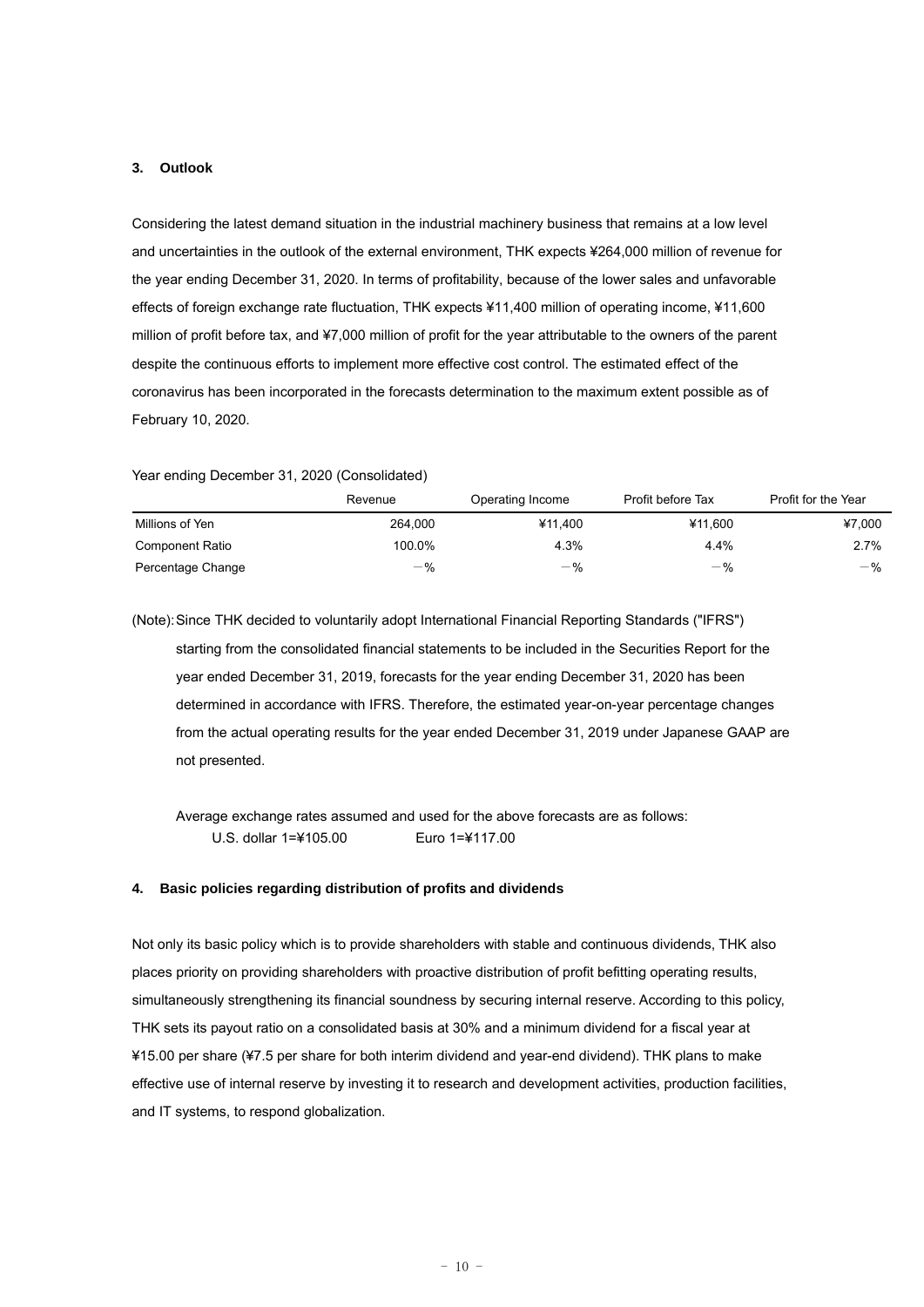In accordance with these policies, the Company plans ¥8.00 per share for the year-end dividends. As a result, cash dividends applicable for the year ended December 31, 2019 will be ¥32.00 per share, including the interim dividends of ¥24.00 per share.

The amounts of dividends for the year ending December 31, 2020 are planned to be determined in accordance with these policies.

## **Application of Accounting Standards**

THK decided to voluntarily adopt IFRS in place of the currently applied Japanese GAAP in order to improve the international comparability of financial information in capital market and to enhance its business management by unifying accounting standards across THK group.

THK will disclose its financial information under IFRS starting from the consolidated financial statements to be included in the Securities Report for the year ending December 31, 2019.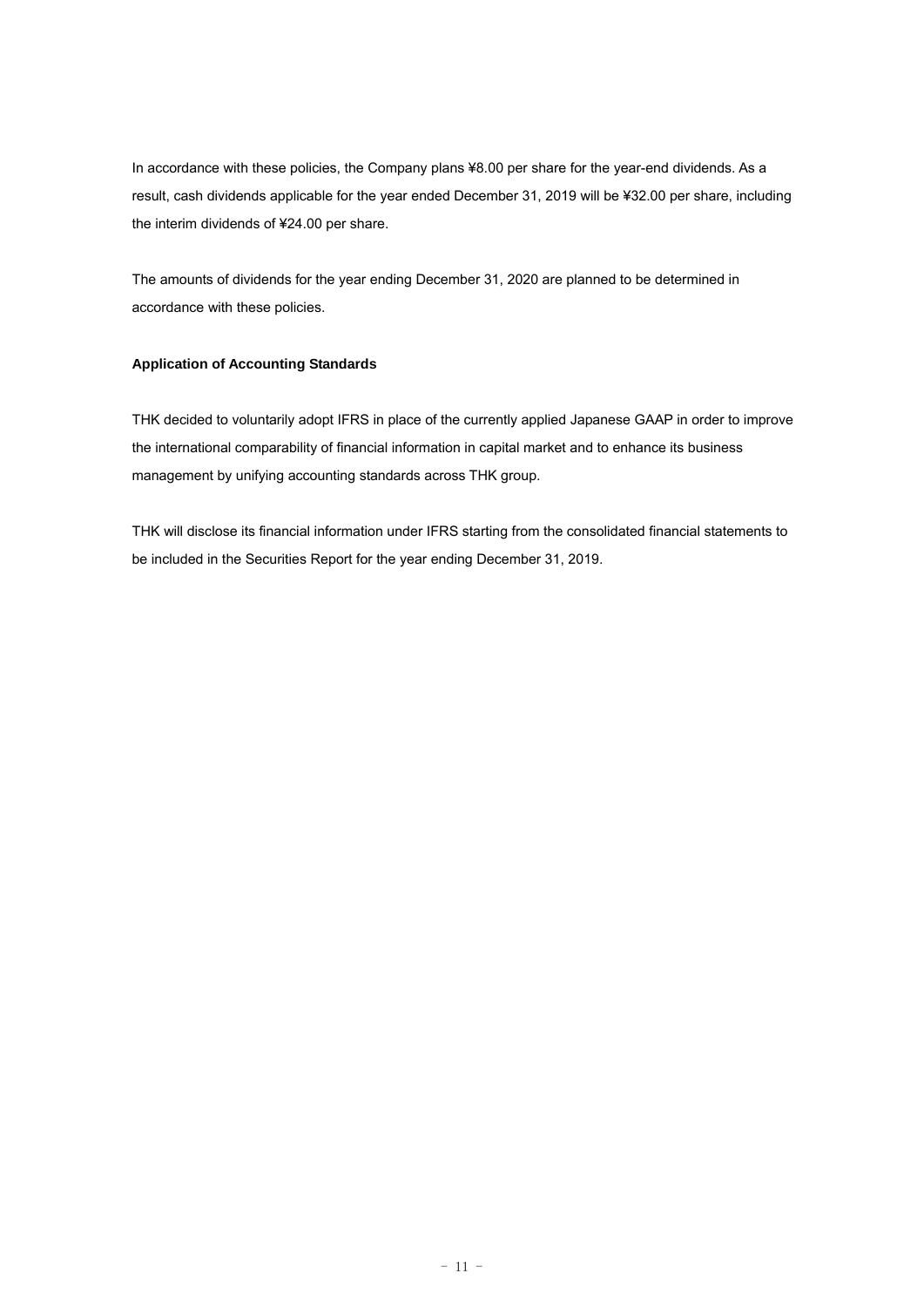## **Consolidated Financial Statements**

|                                          |                                                       | (Millions of Yen)                                    |
|------------------------------------------|-------------------------------------------------------|------------------------------------------------------|
|                                          | Year End<br>-Previous Year<br>As of December 31, 2018 | Year End<br>-Current Year<br>As of December 31, 2019 |
| <b>Assets</b>                            |                                                       |                                                      |
| Current assets:                          |                                                       |                                                      |
| Cash and bank deposits                   | ¥134,513                                              | ¥149,091                                             |
| Accounts and notes receivable            | 69,722                                                | 49,413                                               |
| Electronically recorded monetary claims  | 22,973                                                | 14,400                                               |
| Merchandise and finished goods           | 18,625                                                | 20,108                                               |
| Work in process                          | 10,815                                                | 9,156                                                |
| Raw materials and supplies               | 20,624                                                | 18,855                                               |
| Short-term loans receivable              | 3                                                     | 2                                                    |
| Other current assets                     | 7,737                                                 | 10,815                                               |
| Less: Allowance for bad debts            | (134)                                                 | (79)                                                 |
| Total current assets                     | 284,881                                               | 271,764                                              |
| Fixed assets:                            |                                                       |                                                      |
| Property, plant and equipment:           |                                                       |                                                      |
| <b>Buildings and structures</b>          | 71,113                                                | 81,997                                               |
| Accumulated depreciation                 | (41, 587)                                             | (43, 667)                                            |
| Buildings and structures-net             | 29,525                                                | 38,329                                               |
| Machinery, equipment and vehicles        | 198,123                                               | 214,136                                              |
| Accumulated depreciation and impairment  |                                                       |                                                      |
| losses                                   | (135,388)                                             | (143, 982)                                           |
| Machinery, equipment and vehicles-net    | 62,735                                                | 70,153                                               |
| Land                                     | 13,797                                                | 13,758                                               |
| Construction in progress                 | 19,720                                                | 15,774                                               |
| Other                                    | 21,826                                                | 24,708                                               |
| Accumulated depreciation and impairment  |                                                       |                                                      |
| losses                                   | (17, 909)                                             | (19, 524)                                            |
| Other-net                                | 3,917                                                 | 5,183                                                |
| Total property, plant and equipment -net | 129,695                                               | 143,200                                              |
| Intangibles                              |                                                       |                                                      |
| Goodwill                                 | 10,003                                                | 9,002                                                |
| Other                                    | 18,102                                                | 15,923                                               |
| <b>Total intangibles</b>                 | 28,106                                                | 24,946                                               |
| Investments and other                    |                                                       |                                                      |
| Long-term investments in securities      | 9,665                                                 | 10,669                                               |
| Net defined benefit asset                | 1,569                                                 | 1,869                                                |
| Deferred tax assets                      | 4,594                                                 | 3,061                                                |
| Other                                    | 4,502                                                 | 4,459                                                |
| Less: Allowance for bad debts            | (83)                                                  | (61)                                                 |
| Total investments and other              | 20,248                                                | 19,997                                               |
| Total fixed assets                       | 178,049                                               | 188,144                                              |
| <b>Total assets</b>                      | 462,391                                               | 459,909                                              |
|                                          |                                                       |                                                      |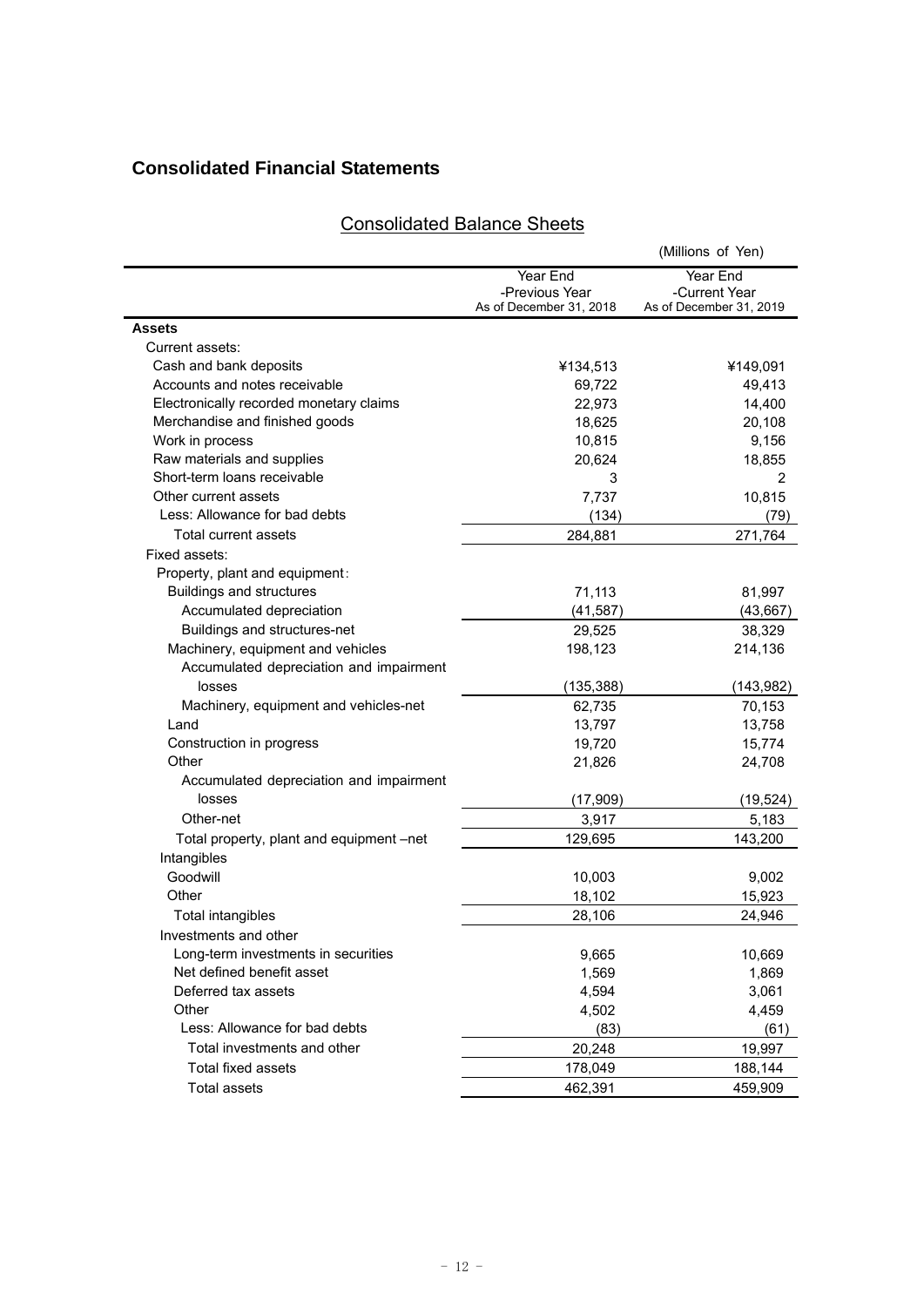|                                               |                         | (Millions of Yen)       |
|-----------------------------------------------|-------------------------|-------------------------|
|                                               | Year End                | Year End                |
|                                               | -Previous Year          | -Current Year           |
|                                               | As of December 31, 2018 | As of December 31, 2019 |
| <b>Liabilities</b>                            |                         |                         |
| Current liabilities:                          |                         |                         |
| Accounts and notes payable                    | ¥22,084                 | ¥17,842                 |
| Electronically recorded obligations           | 26,938                  | 16,181                  |
| Current portion of long-term bonds            |                         | 20,000                  |
| Current portion of Long-term bank loans       | 12,185                  | 2,185                   |
| Lease obligation                              | 85                      | 244                     |
| Income taxes payable                          | 12,271                  | 709                     |
| Accrued bonuses to employees                  | 3,899                   | 3,306                   |
| Other                                         | 20,764                  | 16,828                  |
| Total current liabilities                     | 98,230                  | 77,298                  |
| Long-term liabilities:                        |                         |                         |
| <b>Bonds</b>                                  | 40,000                  | 40,000                  |
| Long-term bank loans                          | 15,295                  | 33,110                  |
| Lease obligation                              | 121                     | 784                     |
| Deferred tax liabilities                      | 5,079                   | 5,554                   |
| Reserve for retirement benefits for directors |                         |                         |
| and corporate auditors                        | 131                     | 104                     |
| Reserve for product warranty                  | 112                     | 6                       |
| Net defined benefit liability                 | 7,908                   | 7,438                   |
| Other                                         | 1,334                   | 1,381                   |
| Total long-term liabilities                   | 69,982                  | 88,381                  |
| <b>Total liabilities</b>                      | 168,212                 | 165,679                 |
| <b>Net assets</b>                             |                         |                         |
| Shareholders' equity:                         |                         |                         |
| Common stock                                  | 34,606                  | 34,606                  |
| Additional paid-in capital                    | 40,420                  | 40,413                  |
| Retained earnings                             | 220,787                 | 222,542                 |
| Treasury stock                                | (14,002)                | (14,004)                |
| Total shareholders' equity                    | 281,811                 | 283,557                 |
| Accumulated other comprehensive income:       |                         |                         |
| Net unrealized gain on available-for-sale     |                         |                         |
| securities                                    | 1,102                   | 1,881                   |
| Foreign currency translation adjustments      | 2,755                   | (586)                   |
| Remeasurements of defined benefit plans       | (2,063)                 | (1, 497)                |
| Total accumulated other comprehensive         |                         |                         |
| income (loss)                                 | 1,794                   | (202)                   |
| Non-controlling Interests                     | 11,113                  | 10,873                  |
| Total net assets                              | 294,719                 | 294,229                 |
| Total liabilities and net assets              | 462,931                 | 459,909                 |
|                                               |                         |                         |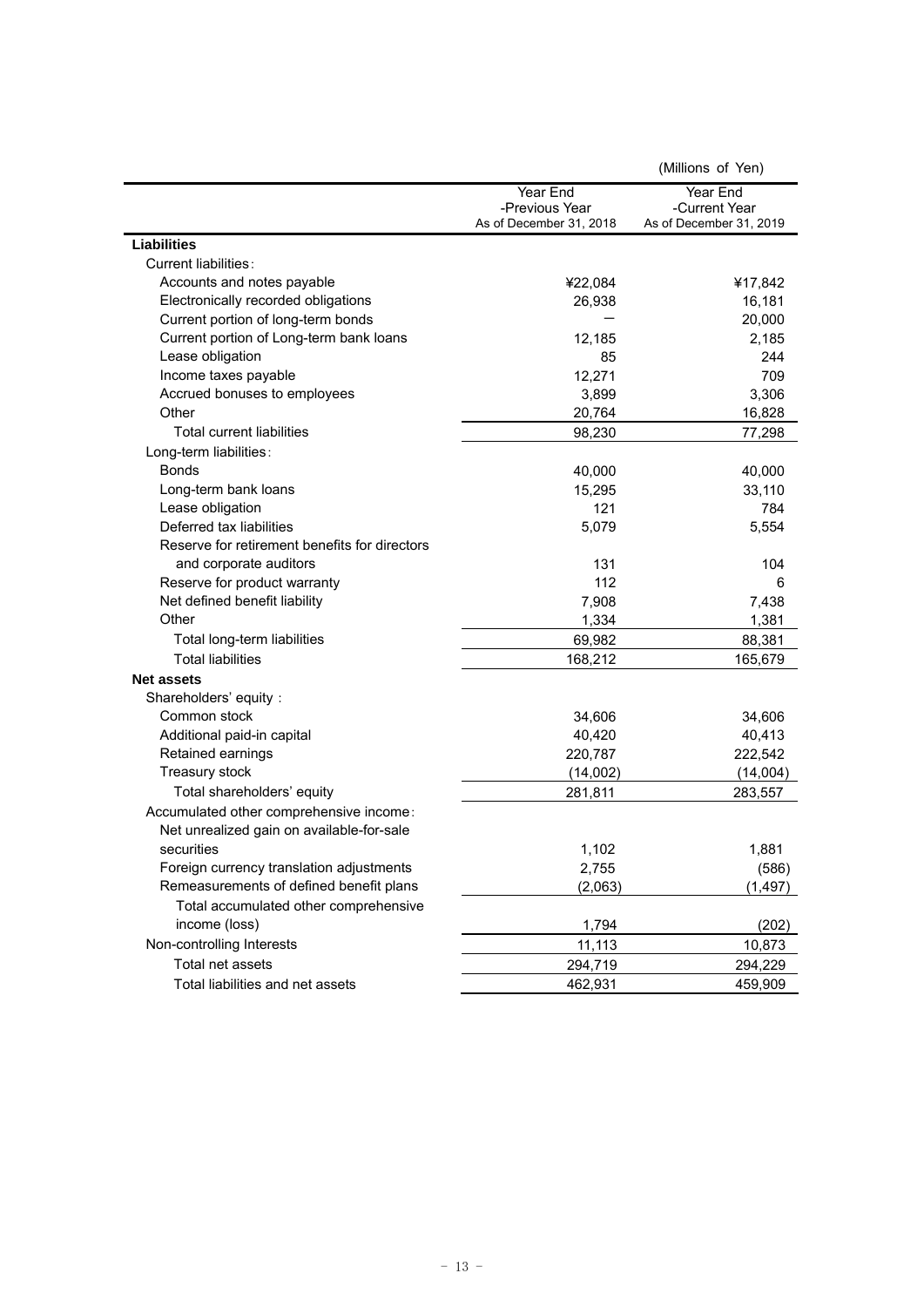# Consolidated Statements of Income

|                                               |                                                                                   | (Millions of Yen)                                                                 |
|-----------------------------------------------|-----------------------------------------------------------------------------------|-----------------------------------------------------------------------------------|
|                                               | Year Ended<br>December 31, 2018<br>(From January 1, 2018<br>to December 31, 2018) | Year Ended<br>December 31, 2019<br>(From January 1, 2019<br>to December 31, 2019) |
| Net sales                                     | ¥353,479                                                                          | ¥277,900                                                                          |
| Cost of sales                                 | 251,181                                                                           | 210,423                                                                           |
| Gross profit                                  | 102,298                                                                           | 67,477                                                                            |
| Selling, general and administrative expenses: |                                                                                   |                                                                                   |
| Freight expenses                              | 5,057                                                                             | 4,732                                                                             |
| Advertisement expenses                        | 1,387                                                                             | 1,461                                                                             |
| Salaries and benefits                         | 16,257                                                                            | 16,025                                                                            |
| Accrual for bonuses                           | 1,574                                                                             | 1,271                                                                             |
| Net periodic retirement costs                 | 539                                                                               | 623                                                                               |
| Rent expenses                                 | 2,742                                                                             | 2,551                                                                             |
| Depreciation and amortization                 | 2,620                                                                             | 2,858                                                                             |
| Research and development                      | 5,149                                                                             | 5,182                                                                             |
| Amortization of goodwill                      | 887                                                                               | 840                                                                               |
| Other                                         | 16,248                                                                            | 14,664                                                                            |
| Total selling, general and administrative     |                                                                                   |                                                                                   |
| expenses                                      | 52,465                                                                            | 50,211                                                                            |
| Operating income                              | 49,832                                                                            | 17,265                                                                            |
| Non-operating income:                         |                                                                                   |                                                                                   |
| Interest income                               | 772                                                                               | 907                                                                               |
| Dividend income                               | 102                                                                               | 102                                                                               |
| Equity earnings of affiliates                 | 614                                                                               | 103                                                                               |
| Rent income                                   | 390                                                                               | 374                                                                               |
| Other                                         | 2,123                                                                             | 1,775                                                                             |
| Total non-operating income                    | 4,003                                                                             | 3,263                                                                             |
| Non-operating expenses:                       |                                                                                   |                                                                                   |
| Interest expenses                             | 256                                                                               | 294                                                                               |
| Foreign exchange loss, net                    | 1,178                                                                             | 183                                                                               |
| Loss from a disaster                          |                                                                                   | 181                                                                               |
| Other                                         | 644                                                                               | 930                                                                               |
| Total non-operating expenses                  | 2,078                                                                             | 1,589                                                                             |
| Ordinary income                               | 51,758                                                                            | 18,940                                                                            |
|                                               |                                                                                   |                                                                                   |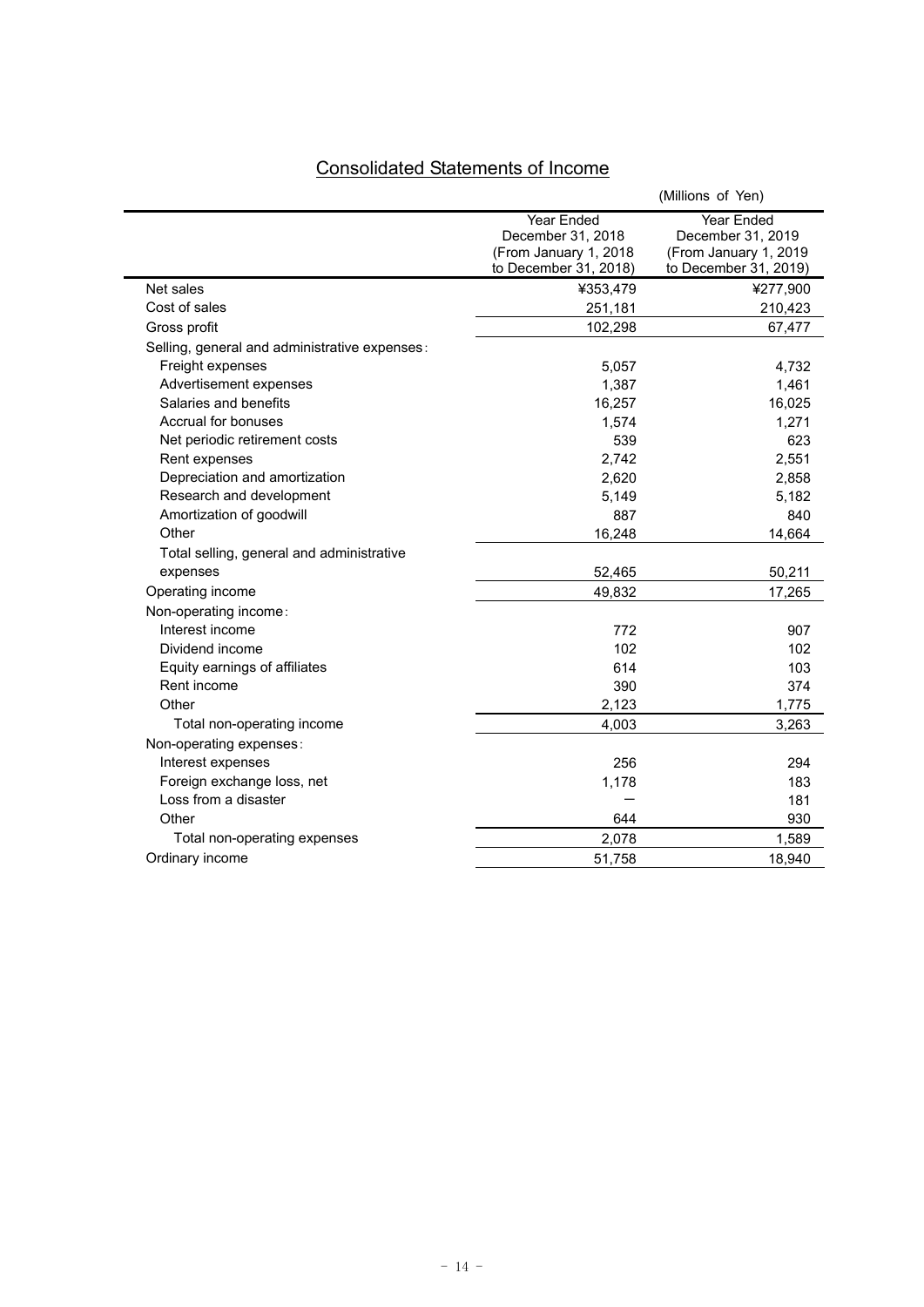|                                                      | Year Ended<br>December 31, 2018 | Year Ended<br>December 31, 2019 |
|------------------------------------------------------|---------------------------------|---------------------------------|
|                                                      | (From January 1, 2018)          | (From January 1, 2019)          |
|                                                      | to December 31, 2018)           | to December 31, 2019)           |
| Extraordinary gain:                                  |                                 |                                 |
| Gain on sales of property, plant and equipment       | ¥88                             | ¥34                             |
| Total extraordinary gain                             | 88                              | 34                              |
| Extraordinary losses:                                |                                 |                                 |
| Loss on sales of property, plant and equipment       | 31                              | 75                              |
| Loss on disposal of property, plant and              |                                 |                                 |
| equipment                                            | 285                             | 289                             |
| Impairment losses                                    |                                 | 2,137                           |
| Total extraordinary losses                           | 316                             | 2,502                           |
| Income before income taxes                           | 51,529                          | 16,471                          |
| Income taxes-current                                 | 16,097                          | 5,176                           |
| Income taxes-deferred                                | (585)                           | 1,475                           |
| Total income taxes                                   | 15,511                          | 6,652                           |
| Net income                                           | 36,017                          | 9,819                           |
| Net income attributable to non-controlling interests | 617                             | 217                             |
| Net income attributable to owners of the parent      | 35,400                          | 9,602                           |
|                                                      |                                 |                                 |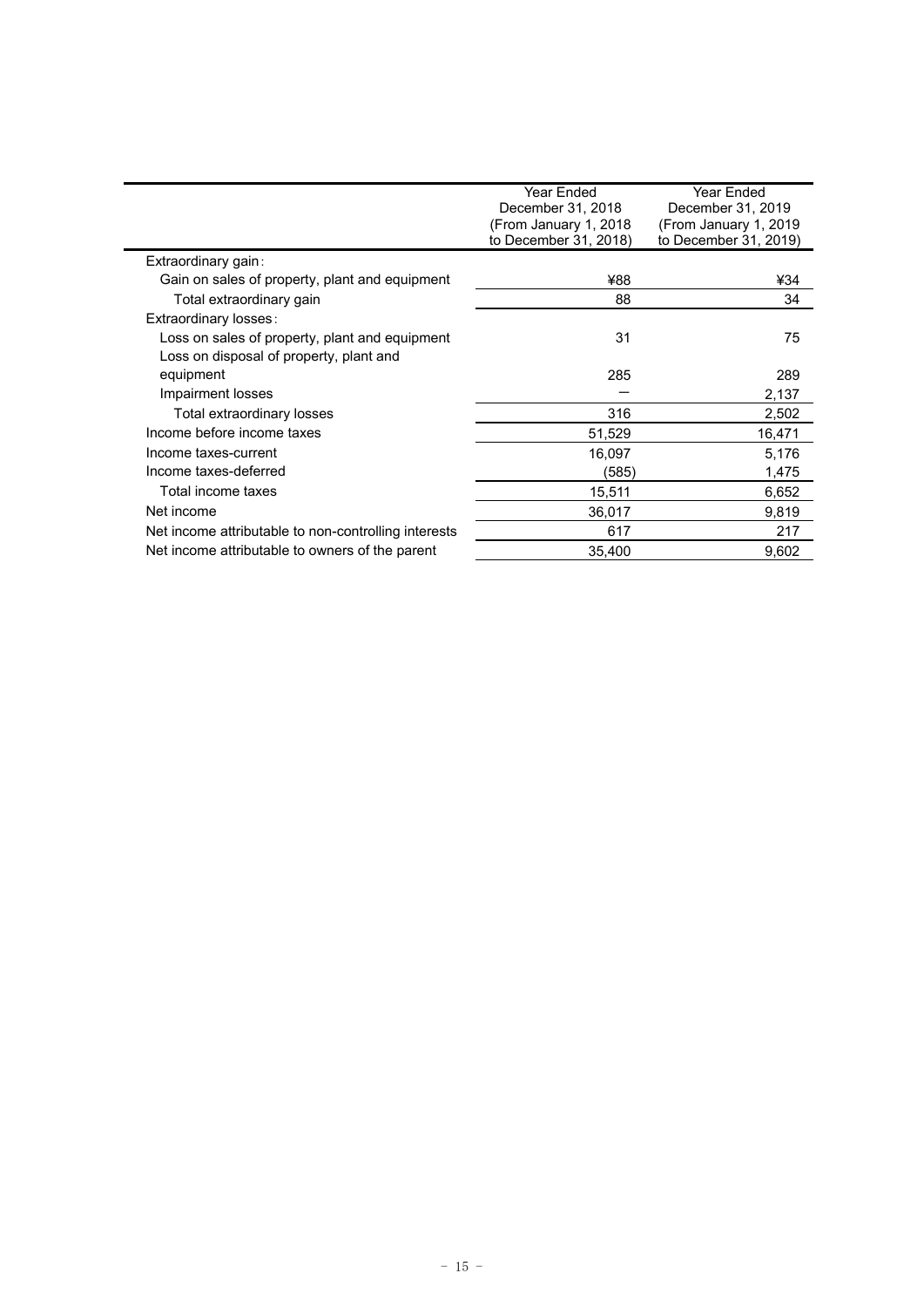| <b>Consolidated Statements of Comprehensive Income</b> |
|--------------------------------------------------------|
|--------------------------------------------------------|

Ē.

|                                                  |                        | (Millions of Yen)      |
|--------------------------------------------------|------------------------|------------------------|
|                                                  | Year Ended             | Year Ended             |
|                                                  | December 31, 2018      | December 31, 2019      |
|                                                  | (From January 1, 2018) | (From January 1, 2019) |
|                                                  | to December 31, 2018)  | to December 31, 2019)  |
| Net income                                       | ¥36,017                | ¥9,819                 |
| Other comprehensive income:                      |                        |                        |
| Net unrealized gain (loss) on available-for-sale |                        |                        |
| securities                                       | (1,734)                | 778                    |
| Foreign currency translation adjustments         | (11, 376)              | (2,932)                |
| Remeasurements of defined benefit plans          | (935)                  | 464                    |
| Share of other comprehensive income (losses) of  |                        |                        |
| affiliates accounted under the equity method     | 284                    | (397)                  |
| Total other comprehensive loss                   | (13, 762)              | (2,086)                |
| Comprehensive income                             | 22,255                 | 7,733                  |
| Attributable to:                                 |                        |                        |
| Owners of the parent                             | 21,969                 | 7,605                  |
| Non-controlling interests                        | 286                    | 127                    |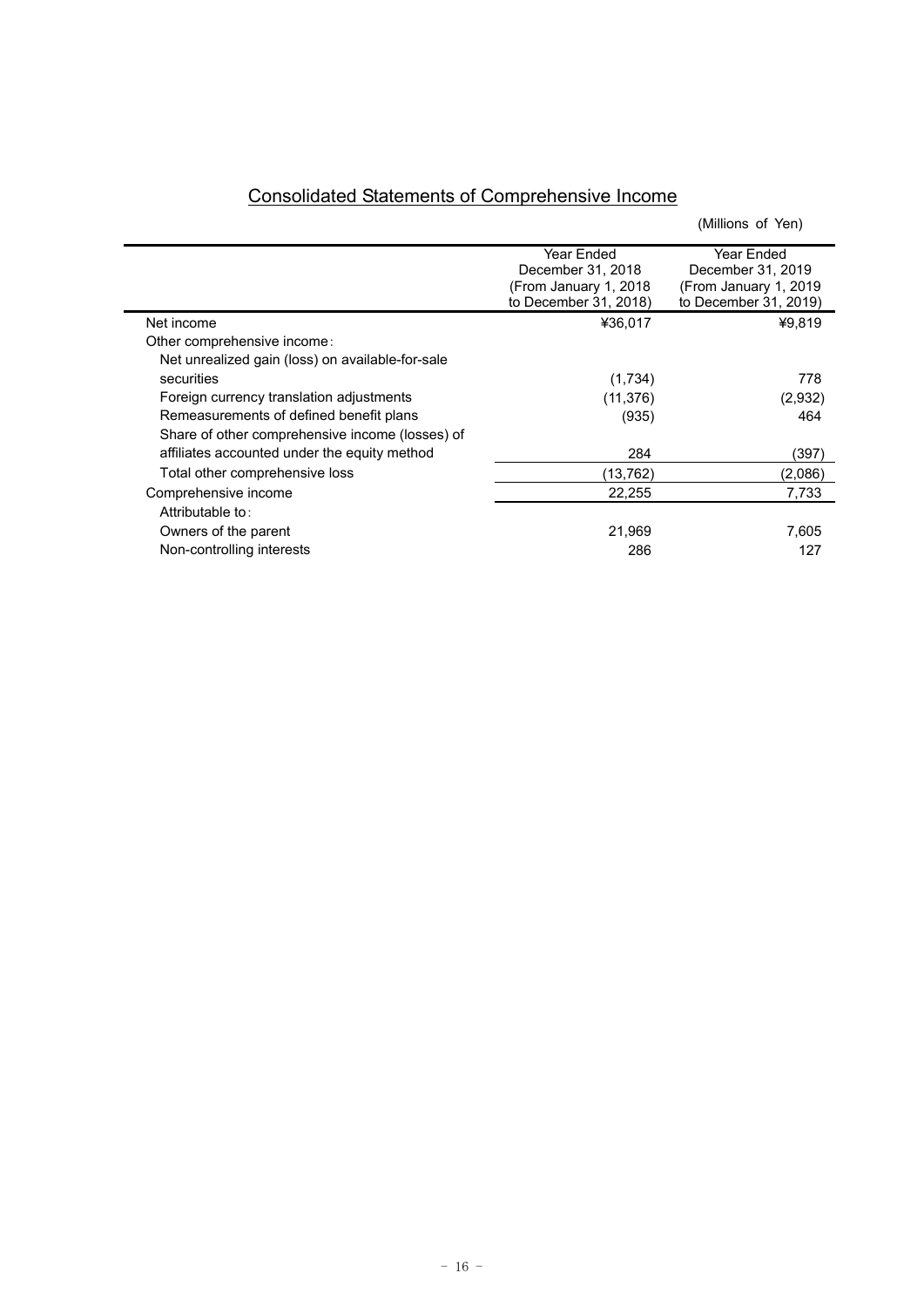|                                                 | (Millions of Yen)                                                                        |                                                                                   |  |
|-------------------------------------------------|------------------------------------------------------------------------------------------|-----------------------------------------------------------------------------------|--|
|                                                 | <b>Year Ended</b><br>December 31, 2018<br>(From January 1, 2018<br>to December 31, 2018) | Year Ended<br>December 31, 2019<br>(From January 1, 2019<br>to December 31, 2019) |  |
| Shareholders' equity                            |                                                                                          |                                                                                   |  |
| Common stock                                    |                                                                                          |                                                                                   |  |
| Beginning balance                               | ¥34,606                                                                                  | ¥34,606                                                                           |  |
| Ending balance                                  | 34,606                                                                                   | 34,606                                                                            |  |
| Additional paid-in capital                      |                                                                                          |                                                                                   |  |
| Beginning balance                               | 40,440                                                                                   | 40,420                                                                            |  |
| Change in the year:                             |                                                                                          |                                                                                   |  |
| Change in the parent's ownership interest due   |                                                                                          |                                                                                   |  |
| to transaction with non-controlling interests   | (20)                                                                                     | (6)                                                                               |  |
| Total change in the year                        | (20)                                                                                     | (6)                                                                               |  |
| Ending balance                                  | 40,420                                                                                   | 40,413                                                                            |  |
| Retained earnings                               |                                                                                          |                                                                                   |  |
| Beginning balance                               | 194,626                                                                                  | 220,787                                                                           |  |
| Change in the year:                             |                                                                                          |                                                                                   |  |
| Dividends paid                                  | (9,239)                                                                                  | (7, 847)                                                                          |  |
| Net income attributable to owners of the parent | 35,400                                                                                   | 9,602                                                                             |  |
| Total change in the year                        | 26,161                                                                                   | 1,754                                                                             |  |
| Ending balance                                  | 220,787                                                                                  | 222,542                                                                           |  |
| Treasury stock                                  |                                                                                          |                                                                                   |  |
| Beginning balance                               | (13,998)                                                                                 | (14,002)                                                                          |  |
| Change in the year:                             |                                                                                          |                                                                                   |  |
| Purchase of treasury stocks                     | (4)                                                                                      | (1)                                                                               |  |
| Total change in the year                        | (4)                                                                                      | (1)                                                                               |  |
| Ending balance                                  | (14,002)                                                                                 | (14,004)                                                                          |  |
| Total shareholders' equity                      |                                                                                          |                                                                                   |  |
| Beginning balance                               | 255,675                                                                                  | 281,811                                                                           |  |
| Change in the year:                             |                                                                                          |                                                                                   |  |
| Dividends paid                                  | (9, 239)                                                                                 | (7, 847)                                                                          |  |
| Net income                                      | 35,400                                                                                   | 9,602                                                                             |  |
| Purchase of treasury stocks                     | (4)                                                                                      | (1)                                                                               |  |
| Change in the parent's ownership interest due   |                                                                                          |                                                                                   |  |
| to transaction with non-controlling interests   | (20)                                                                                     | (6)                                                                               |  |
| Total change in the year                        | 26,135                                                                                   | 1,746                                                                             |  |
| Ending balance                                  | 281,811                                                                                  | 283,557                                                                           |  |

# Consolidated Statements of Changes in Net Assets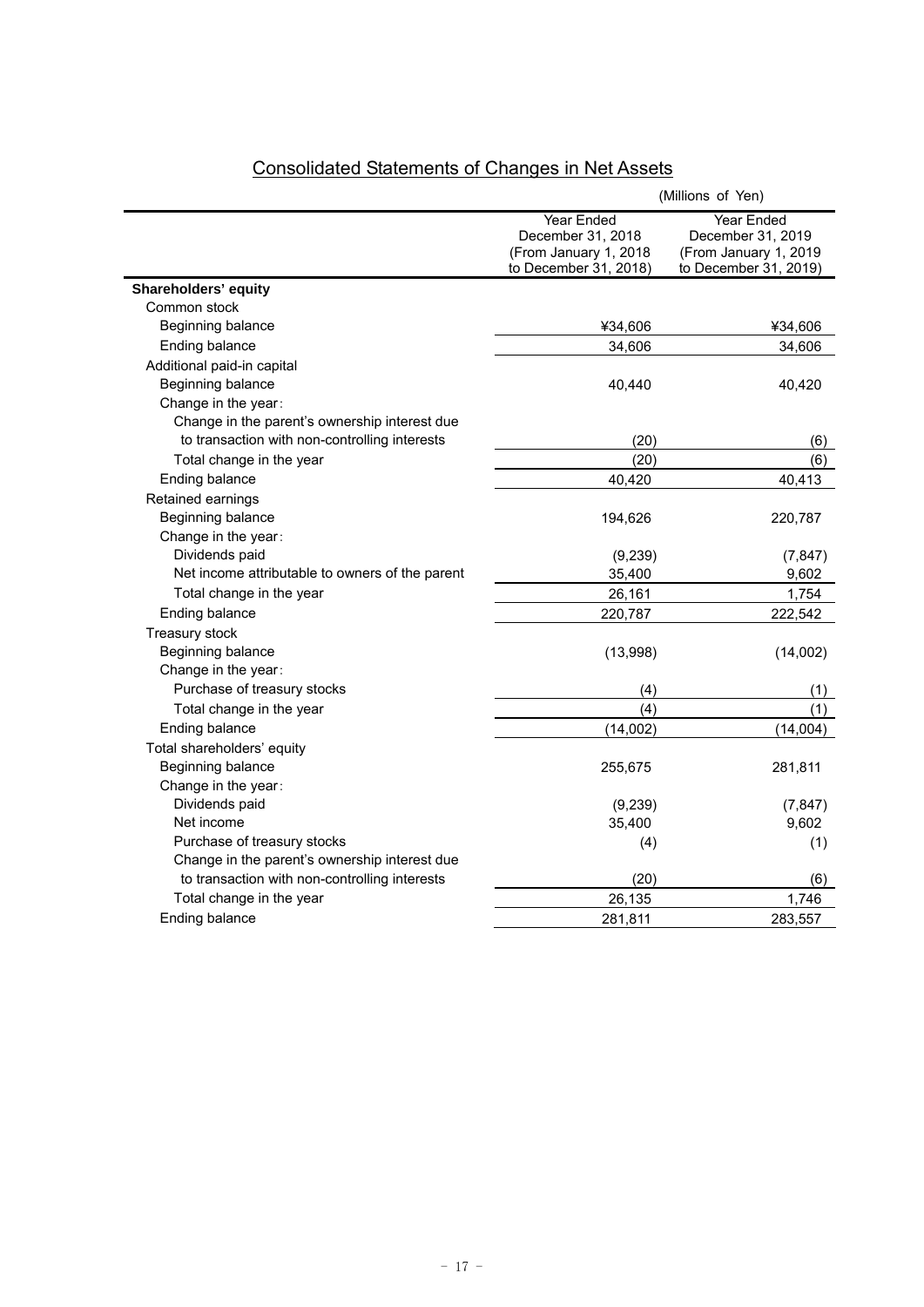|                                           | Year Ended            | Year Ended            |
|-------------------------------------------|-----------------------|-----------------------|
|                                           | December 31, 2018     | December 31, 2019     |
|                                           | (From January 1, 2018 | (From January 1, 2019 |
|                                           | to December 31, 2018) | to December 31, 2019) |
| Other comprehensive income                |                       |                       |
| Net unrealized gain on available-for-sale |                       |                       |
| securities                                |                       |                       |
| Beginning balance                         | ¥2,847                | ¥1,102                |
| Net change in the year                    |                       |                       |
| Net changes in the items other than       |                       |                       |
| shareholders' equity                      | (1,744)               | 779                   |
| Total change in the year                  | (1,744)               | 779                   |
| Ending balance                            | 1,102                 | 1,881                 |
| Foreign currency translation adjustments  |                       |                       |
| Beginning balance                         | 13,459                | 2,755                 |
| Net change in the year                    |                       |                       |
| Net changes in the items other than       |                       |                       |
| shareholders' equity                      | (10, 704)             | (3,342)               |
| Total change in the year                  | (10, 704)             | (3, 342)              |
| Ending balance                            | 2,755                 | (586)                 |
| Remeasurements of defined benefit plans   |                       |                       |
| Beginning balance                         | (1,033)               | (2,063)               |
| Net change in the year                    |                       |                       |
| Net changes in the items other than       |                       |                       |
| shareholders' equity                      | (1,030)               | 566                   |
| Total change in the year                  | (1,030)               | 566                   |
| Ending balance                            | (2,063)               | (1, 497)              |
| Total other comprehensive income (loss)   |                       |                       |
| Beginning balance                         | 15,272                | 1,794                 |
| Net change in the year                    |                       |                       |
| Net changes in the items other than       |                       |                       |
| shareholders' equity                      | (13, 478)             | (1,996)               |
| Total change in the year                  | (13, 478)             | (1,996)               |
| Ending balance                            | 1,794                 | (202)                 |
| <b>Non-controlling interests</b>          |                       |                       |
| Beginning balance                         | 10,806                | 11,113                |
| Net change in the year                    |                       |                       |
| Net changes in the items other than       |                       |                       |
| shareholders' equity                      | 306                   | (239)                 |
| Total change in the year                  | 306                   | (239)                 |
| Ending balance                            | 11,113                | 10,873                |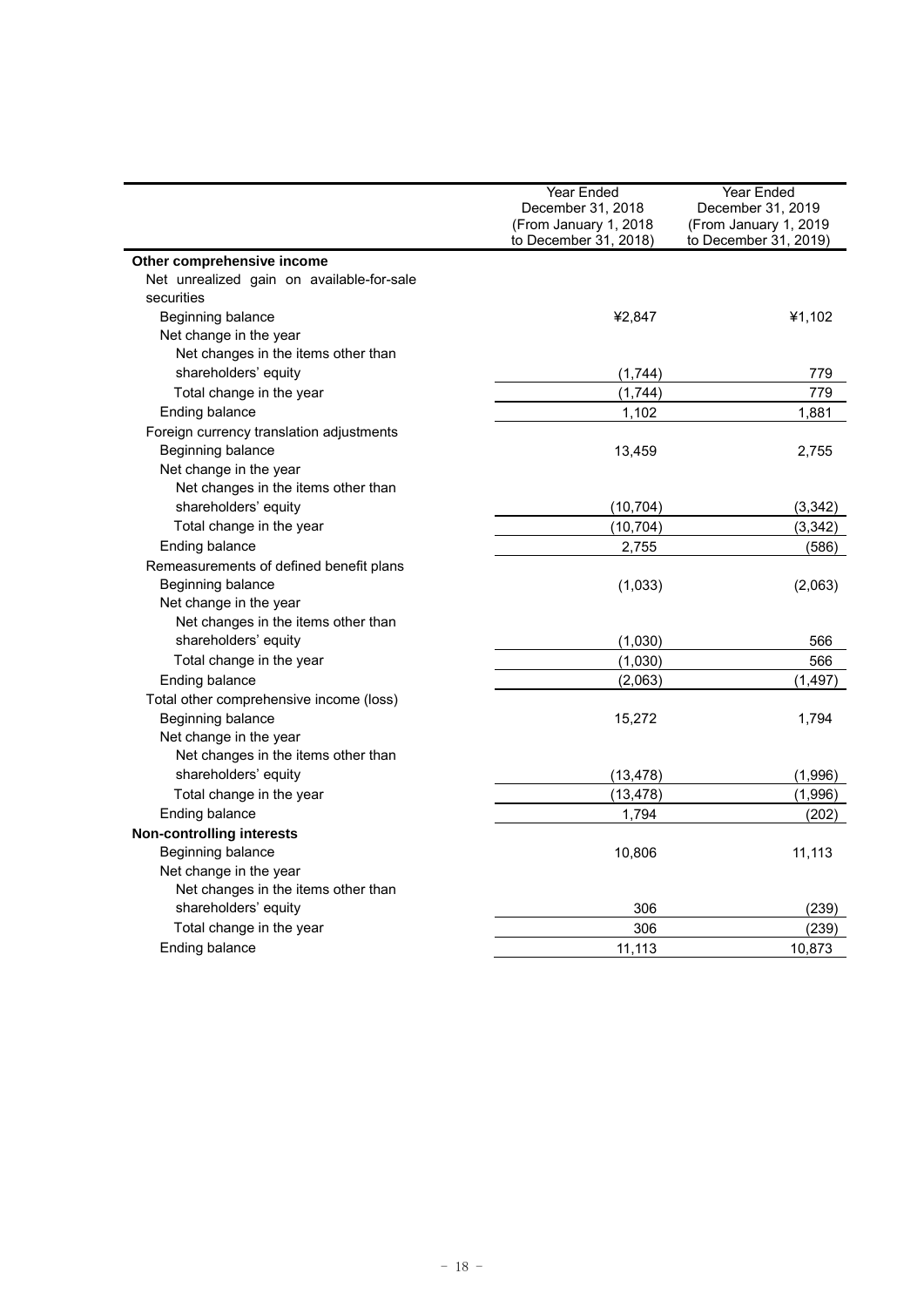|                                               | Year Ended<br>December 31, 2018<br>(From January 1, 2018<br>to December 31, 2018) | Year Ended<br>December 31, 2019<br>(From January 1, 2019)<br>to December 31, 2019) |
|-----------------------------------------------|-----------------------------------------------------------------------------------|------------------------------------------------------------------------------------|
| <b>Total net assets</b>                       |                                                                                   |                                                                                    |
| Beginning balance                             | 281,754                                                                           | 294.719                                                                            |
| Change in the year:                           |                                                                                   |                                                                                    |
| Dividends paid                                | (9,239)                                                                           | (7, 847)                                                                           |
| Net income                                    | 35.400                                                                            | 9.602                                                                              |
| Purchase of treasury stocks                   | (4)                                                                               | (1)                                                                                |
| Change in the parent's ownership interest due |                                                                                   |                                                                                    |
| to transaction with non-controlling interests | (20)                                                                              | (6)                                                                                |
| Net changes in the items other than           |                                                                                   |                                                                                    |
| shareholders' equity                          | (13,171)                                                                          | (2,236)                                                                            |
| Total change in the year                      | 12,964                                                                            | (489)                                                                              |
| Ending balance                                | 294.719                                                                           | 294.229                                                                            |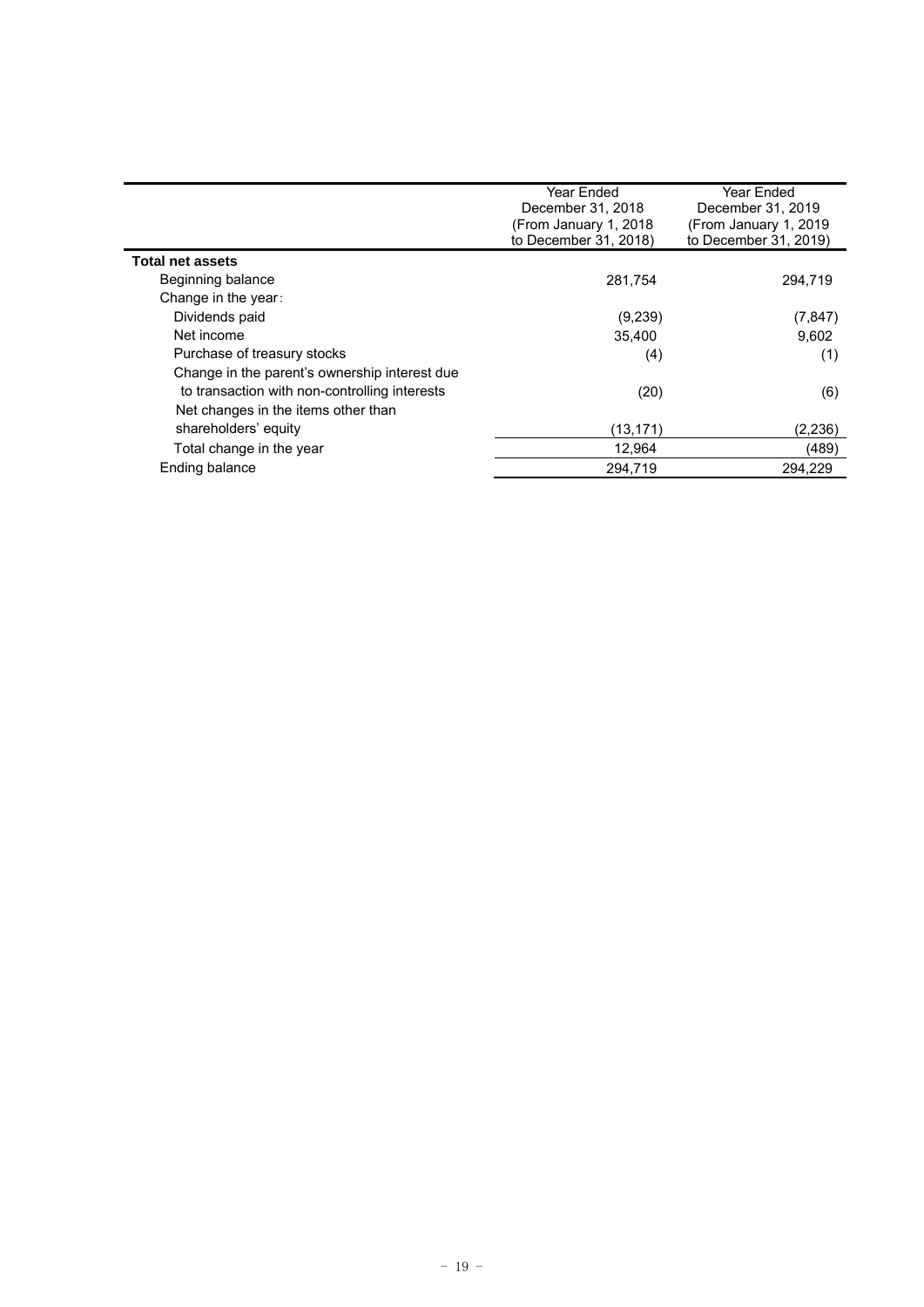| <b>Consolidated Statements of Cash Flows</b> |  |  |
|----------------------------------------------|--|--|
|                                              |  |  |

|                                              | (Millions of Yen)                              |                                                |  |  |  |
|----------------------------------------------|------------------------------------------------|------------------------------------------------|--|--|--|
|                                              | Year Ended<br>December 31, 2018                | Year Ended<br>December 31, 2019                |  |  |  |
|                                              | (From January 1, 2018<br>to December 31, 2018) | (From January 1, 2019<br>to December 31, 2019) |  |  |  |
| Cash flows from operating activities:        |                                                |                                                |  |  |  |
| Income before income taxes                   | ¥51,529                                        | ¥16,471                                        |  |  |  |
| Depreciation and amortization                | 15,562                                         | 16,931                                         |  |  |  |
| Impairment losses                            |                                                | 2,137                                          |  |  |  |
| Loss on sale/disposal of property, plant and |                                                |                                                |  |  |  |
| equipment                                    | 228                                            | 330                                            |  |  |  |
| Increase (decrease) in provisions            | 938                                            | (783)                                          |  |  |  |
| Decrease in net defined benefit liability    | (231)                                          | (38)                                           |  |  |  |
| Interest and dividend income                 | (875)                                          | (1,010)                                        |  |  |  |
| Interest expenses                            | 256                                            | 294                                            |  |  |  |
| Foreign exchange loss                        | 2,970                                          | 583                                            |  |  |  |
| Equity in earnings of affiliates             | (614)                                          | (103)                                          |  |  |  |
| Amortization of goodwill                     | 887                                            | 840                                            |  |  |  |
| Decrease (Increase) in trade receivables     | (7, 547)                                       | 28,671                                         |  |  |  |
| Decrease (Increase) in inventories           | (7,958)                                        | 1,615                                          |  |  |  |
| Increase (decrease) in trade payables        | 3,624                                          | (14, 978)                                      |  |  |  |
| Other                                        | 1,677                                          | (5, 550)                                       |  |  |  |
| Subtotal                                     | 60,447                                         | 45,411                                         |  |  |  |
| Interest and dividend received               | 872                                            | 1,004                                          |  |  |  |
| Interest paid                                | (253)                                          | (305)                                          |  |  |  |
| Income taxes paid                            | (5,888)                                        | (18, 933)                                      |  |  |  |
| Net cash provided by operating activities    | 55,177                                         | 27,177                                         |  |  |  |
| Cash flows from investing activities:        |                                                |                                                |  |  |  |
| Purchase of property, plant and equipment    | (31, 412)                                      | (29, 658)                                      |  |  |  |
| Proceeds from sale of property, plant and    |                                                |                                                |  |  |  |
| equipment                                    | 186                                            | 51                                             |  |  |  |
| Purchase of investments in securities        | (250)                                          | (325)                                          |  |  |  |
| Increase in loans receivable                 | (1, 597)                                       | (10)                                           |  |  |  |
| Payment for insurance reserves               | (207)                                          | (60)                                           |  |  |  |
| Other                                        | 226                                            | $\overline{2}$                                 |  |  |  |
| Cash flows used in investing activities      | (33,055)                                       | (30,000)                                       |  |  |  |
|                                              |                                                |                                                |  |  |  |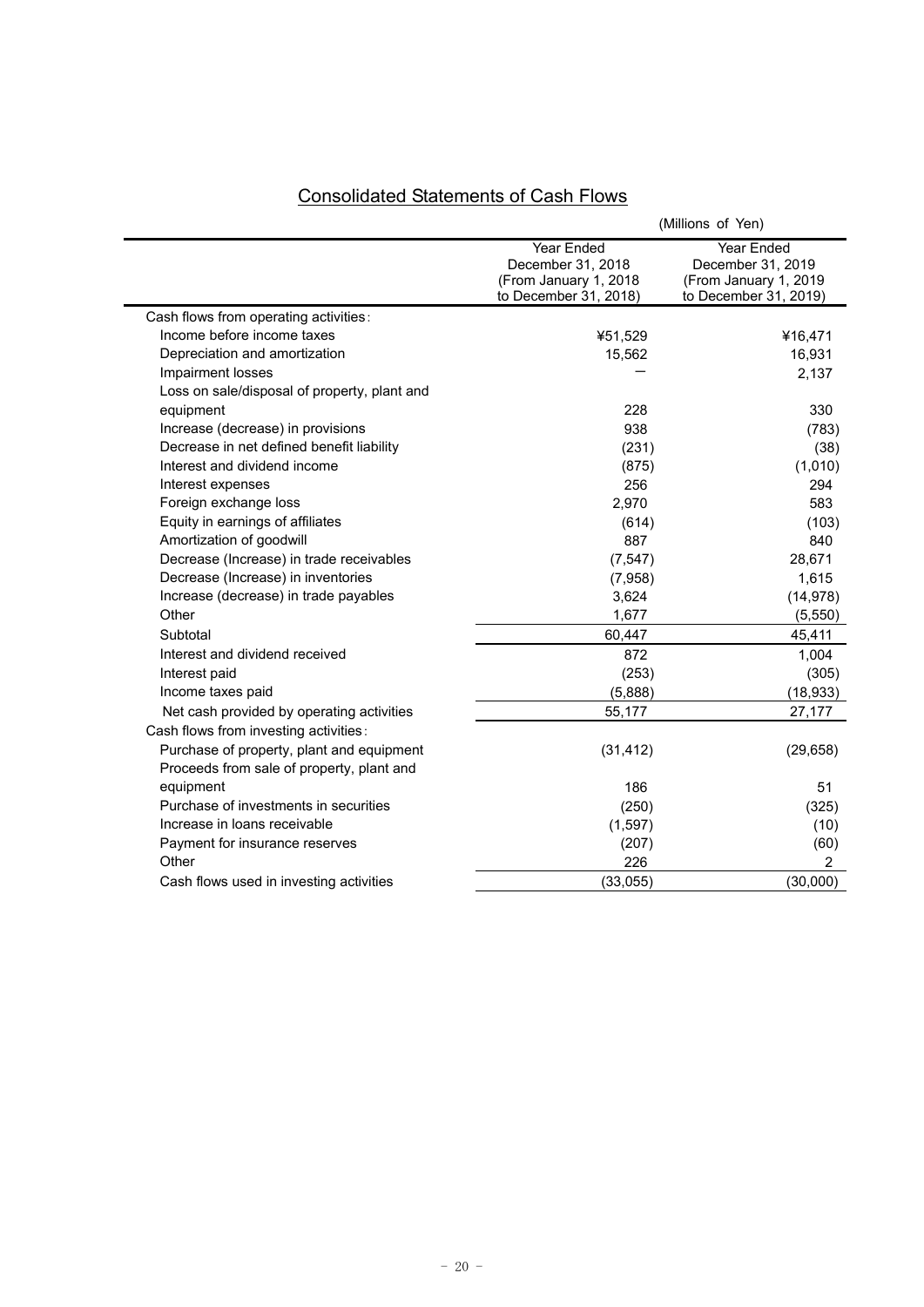|                                                  | Year Ended<br>December 31, 2018<br>(From January 1, 2018)<br>to December 31, 2018) | Year Ended<br>December 31, 2019<br>(From January 1, 2019)<br>to December 31, 2019) |
|--------------------------------------------------|------------------------------------------------------------------------------------|------------------------------------------------------------------------------------|
| Cash flows from financing activities:            |                                                                                    |                                                                                    |
| Proceeds from long-term bank loans               | ¥—                                                                                 | ¥20,000                                                                            |
| Repayments of long-term bank loans               | (2, 185)                                                                           | (12, 185)                                                                          |
| Redemption of bonds                              | (20,000)                                                                           |                                                                                    |
| Proceeds from issuance of bonds                  | 20,000                                                                             | 20,000                                                                             |
| Dividends paid                                   | (9,326)                                                                            | (7,944)                                                                            |
| Dividends paid to non-controlling shareholders   | (8)                                                                                | (106)                                                                              |
| Purchase of treasury stocks                      | (4)                                                                                | (1)                                                                                |
| Repayments of lease obligations                  | (121)                                                                              | (291)                                                                              |
| Net cash provided by (used in) financing         |                                                                                    |                                                                                    |
| activities                                       | (11, 645)                                                                          | 19,470                                                                             |
| Foreign currency translation adjustments on cash |                                                                                    |                                                                                    |
| and cash equivalents                             | (5,883)                                                                            | (2,069)                                                                            |
| Net increase in cash and cash equivalents        | 4,592                                                                              | 14,577                                                                             |
| Cash and cash equivalents, beginning of the year | 129,920                                                                            | 134,513                                                                            |
| Cash and cash equivalents, end of the year       | 134,513                                                                            | 149,091                                                                            |
|                                                  |                                                                                    |                                                                                    |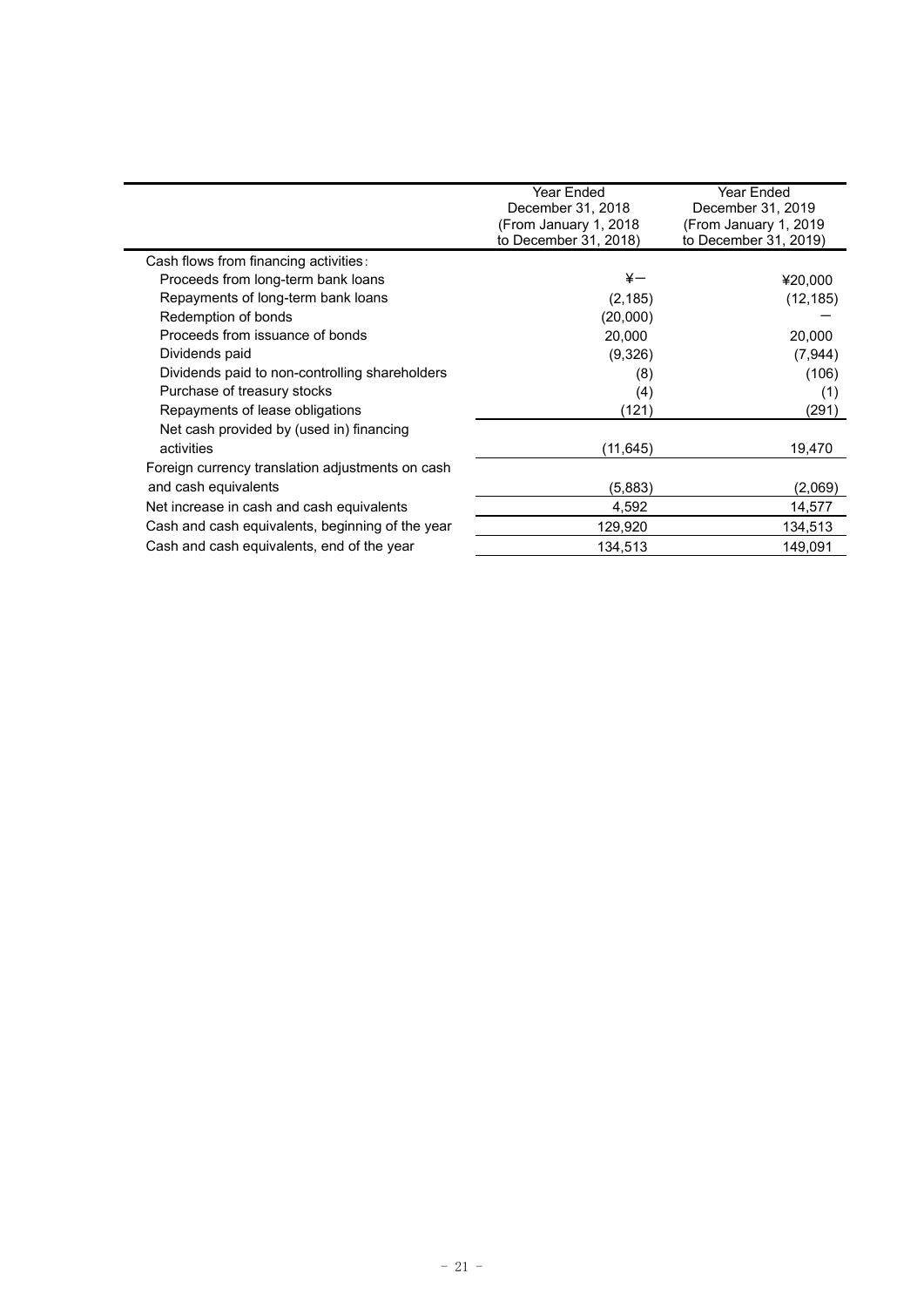## **Information on Impairment Losses**

**For the year ended December 31, 2018 (January 1, 2018 to December 31, 2018)** 

Not applicable.

### **For the year ended December 31, 2019 (January 1, 2019 to December 31, 2019)**

The THK Group recorded an impairment loss for the following assets:

|                         |                 |                         | <b>Impairment Loss</b> |
|-------------------------|-----------------|-------------------------|------------------------|
| Location                | Usage           | Category                | (Millions of Yen)      |
| City of St. Catharines, | Operating asset | Machinery and equipment | ¥1.927                 |
| Ontario, Canada         |                 | Other                   | 209                    |
|                         | Total           |                         | 2.137                  |

In principle, fixed assets of the THK Group are classified into asset groups based on the managerial accounting units.

During the year ended December, 31, 2019, the THK Group determined that the carrying amounts of certain operating assets of THK RHYTHM AUTOMOTIVE CANADA LIMITED, a consolidated subsidiary, were unrecoverable due to decline in profitability. As a result, the carrying amounts of such fixed assets were written down to their recoverable amounts and the difference was recorded as an impairment loss.

The recoverable amounts of operating assets are measured at their net realizable value determined based on real estate appraisal values.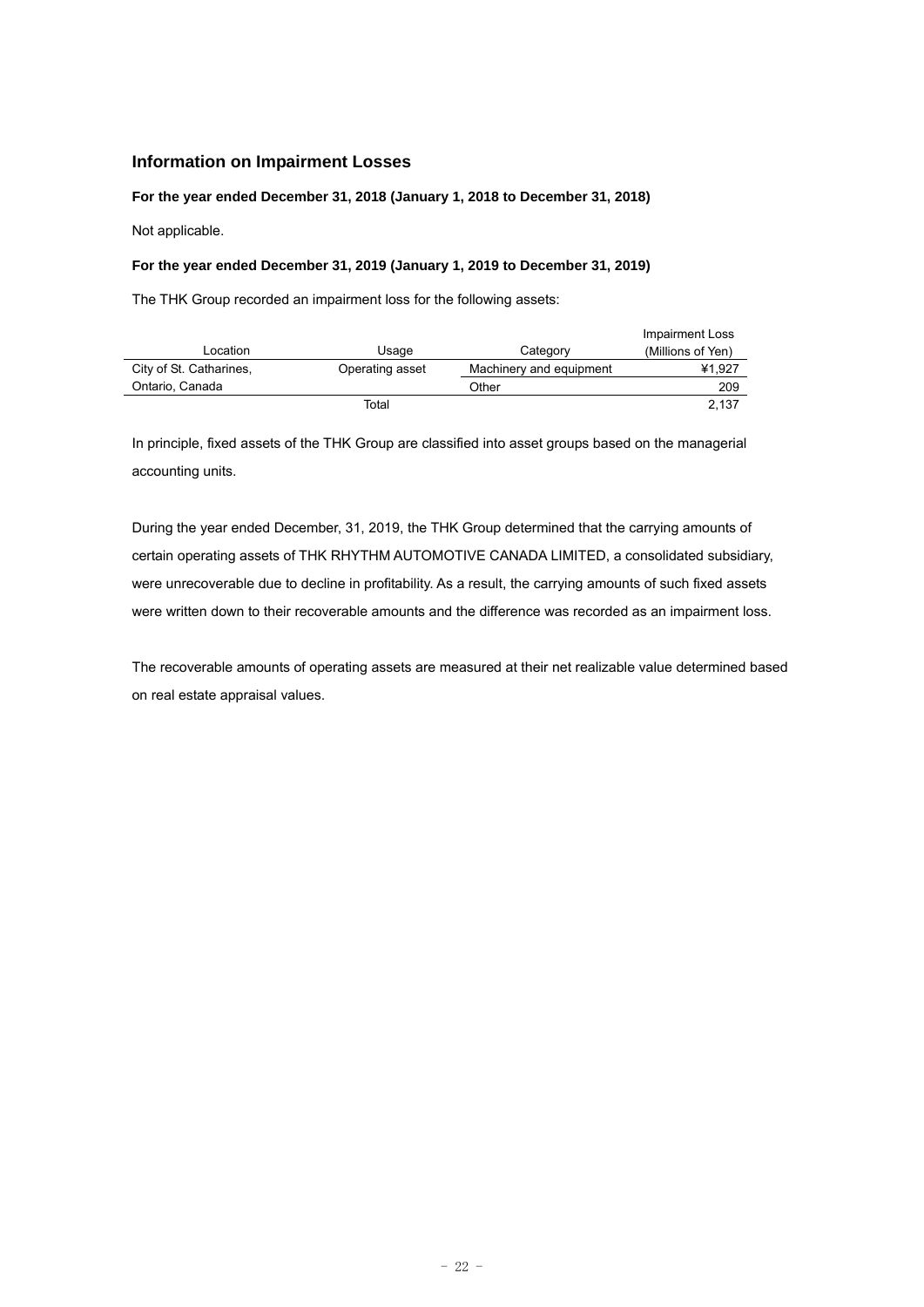## **Segment Information**

THK's reportable segments are components of THK Group for which respective financial information is separately available. Operating results of each segment is reviewed periodically by the Board of Directors to determine allocation of operating resources and evaluate its performance.

THK Group's main products are machinery parts such as LM (linear motion) guides and ball screws, and transportation equipment-related parts such as link balls and suspension ball joints. In each country, local subsidiaries establish their comprehensive business strategies and conduct their business activities in a similar way that THK and domestic subsidiaries do in Japan.

Therefore, the reportable segment information consists of the five geographical segments, namely; (1) Japan, (2) The Americas (the United States and others), (3) Europe (Germany, France and others), (4) China, and (5) Other (Taiwan, Singapore and others) based on the Group's production/sales structure.

Segment income is computed based on operating income. The reportable segment information is prepared under the same accounting policies as those used in consolidation. Inter-segment sales and transfer are stated at amounts based on their fair market values. All adjustments in the following tables are intersegment elimination on consolidation.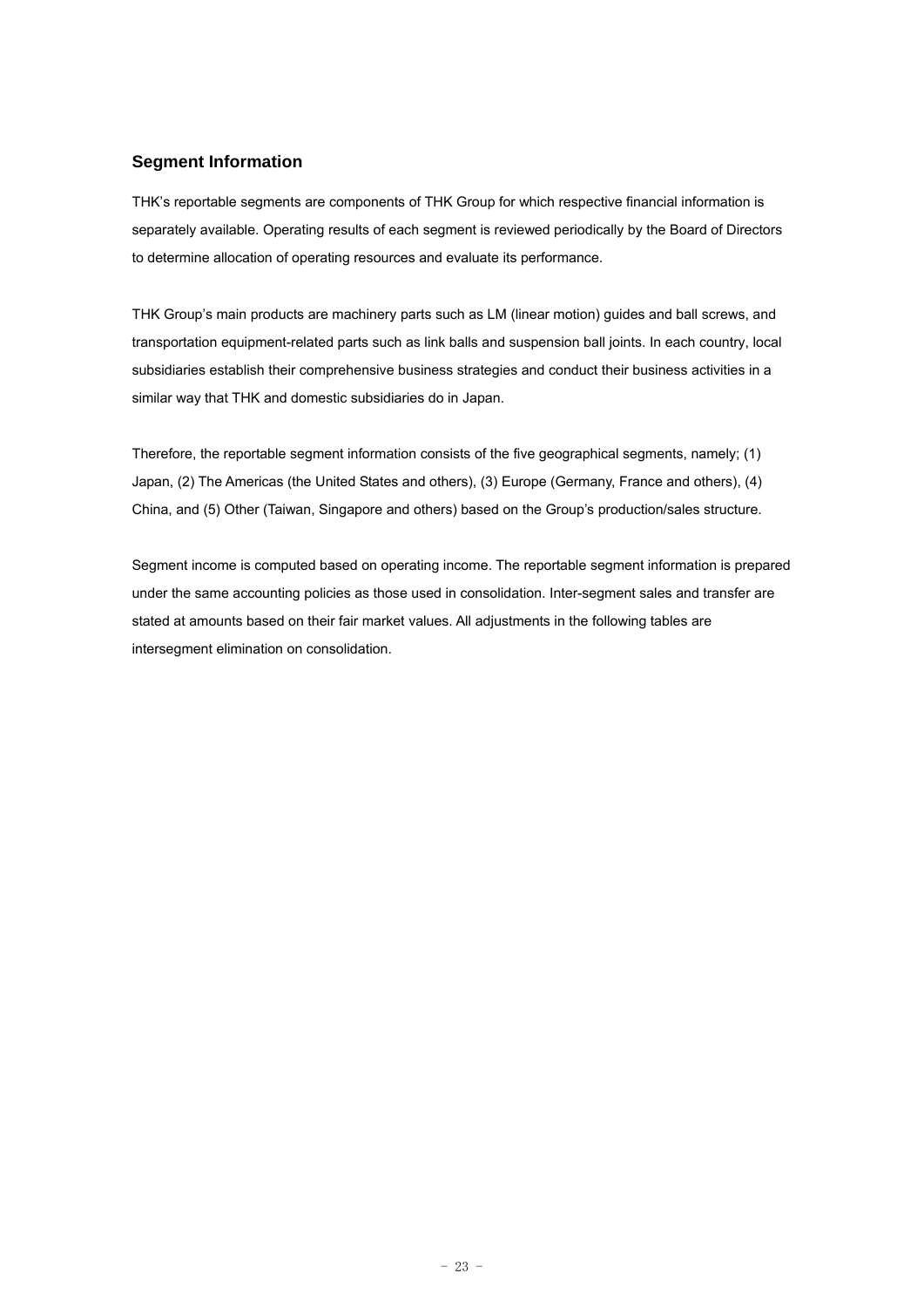|                      |          |            |         |         |         |               | (Millions of Yen) |
|----------------------|----------|------------|---------|---------|---------|---------------|-------------------|
|                      |          | <b>The</b> |         |         |         | Adjust        | Consoli           |
|                      | Japan    | Americas   | Europe  | China   | Other   | -ments        | -dated            |
| Sales to customers   | ¥160,742 | ¥69,882    | ¥59,482 | ¥46,735 | ¥16,636 | $\frac{1}{2}$ | ¥353,479          |
| Inter-segment        | 58,600   | 225        | 161     | 7,502   | 1,898   | (68, 388)     |                   |
| Total                | 219,343  | 70,107     | 59,644  | 54,238  | 18,534  | (68, 388)     | 353,479           |
| Operating income     | 38,460   | 309        | 74      | 8,194   | 2,384   | 408           | 49,832            |
| Assets               | 403,763  | 70,515     | 112,708 | 64,767  | 21,162  | (209, 986)    | 462,931           |
| Other items          |          |            |         |         |         |               |                   |
| Depreciation and     |          |            |         |         |         |               |                   |
| amortization         | 5,480    | 3,082      | 2,629   | 3,406   | 426     | (63)          | 14,962            |
| Amortization of      |          |            |         |         |         |               |                   |
| qoodwill             |          | 159        | 728     |         |         |               | 887               |
| Investments to       |          |            |         |         |         |               |                   |
| affiliates accounted |          |            |         |         |         |               |                   |
| under the equity     |          |            |         |         |         |               |                   |
| method               | 5,659    |            |         |         |         |               | 5,659             |
| Capital expenditures | 17,547   | 3,653      | 3,208   | 5,204   | 3,057   | 459           | 33,131            |

## **For the year ended December 31, 2018 (January 1, 2018 to December 31, 2018)**

 *(Note) All adjustments are intercompany elimination.* 

## **For the year ended December 31, 2019 (January 1, 2019 to December 31, 2019)**

|                         |          |          |         |         |         |               | (Millions of Yen) |
|-------------------------|----------|----------|---------|---------|---------|---------------|-------------------|
|                         |          | The      |         |         |         | Adjust        | Consoli           |
|                         | Japan    | Americas | Europe  | China   | Other   | -ments        | -dated            |
| Sales to customers      | ¥120,159 | ¥58,480  | ¥55,143 | ¥30,851 | ¥13,265 | $\frac{1}{2}$ | ¥277,900          |
| Inter-segment           | 48,470   | 146      | 269     | 4,635   | 1,695   | (55, 217)     |                   |
| Total                   | 168,629  | 58,627   | 55,413  | 35,486  | 14,961  | (55, 217)     | 277,900           |
| Operating income (loss) | 13,514   | (611)    | (440)   | 2,402   | 1,138   | 1,262         | 17,265            |
| Assets                  | 404,028  | 67,498   | 100,943 | 66,683  | 24,720  | (203, 965)    | 459,909           |
| Other items             |          |          |         |         |         |               |                   |
| Depreciation and        |          |          |         |         |         |               |                   |
| amortization            | 6,453    | 3,112    | 2,751   | 3,539   | 552     | (74)          | 16,335            |
| Amortization of         |          |          |         |         |         |               |                   |
| qoodwill                |          | 156      | 683     |         |         |               | 840               |
| Investments to          |          |          |         |         |         |               |                   |
| affiliates accounted    |          |          |         |         |         |               |                   |
| under the equity        |          |          |         |         |         |               |                   |
| method                  | 5,280    |          |         |         |         |               | 5,280             |
| Capital expenditures    | 17,353   | 5,037    | 3,170   | 5,086   | 4,801   | (1,642)       | 33,807            |

*(Note) All adjustments are intercompany elimination.*